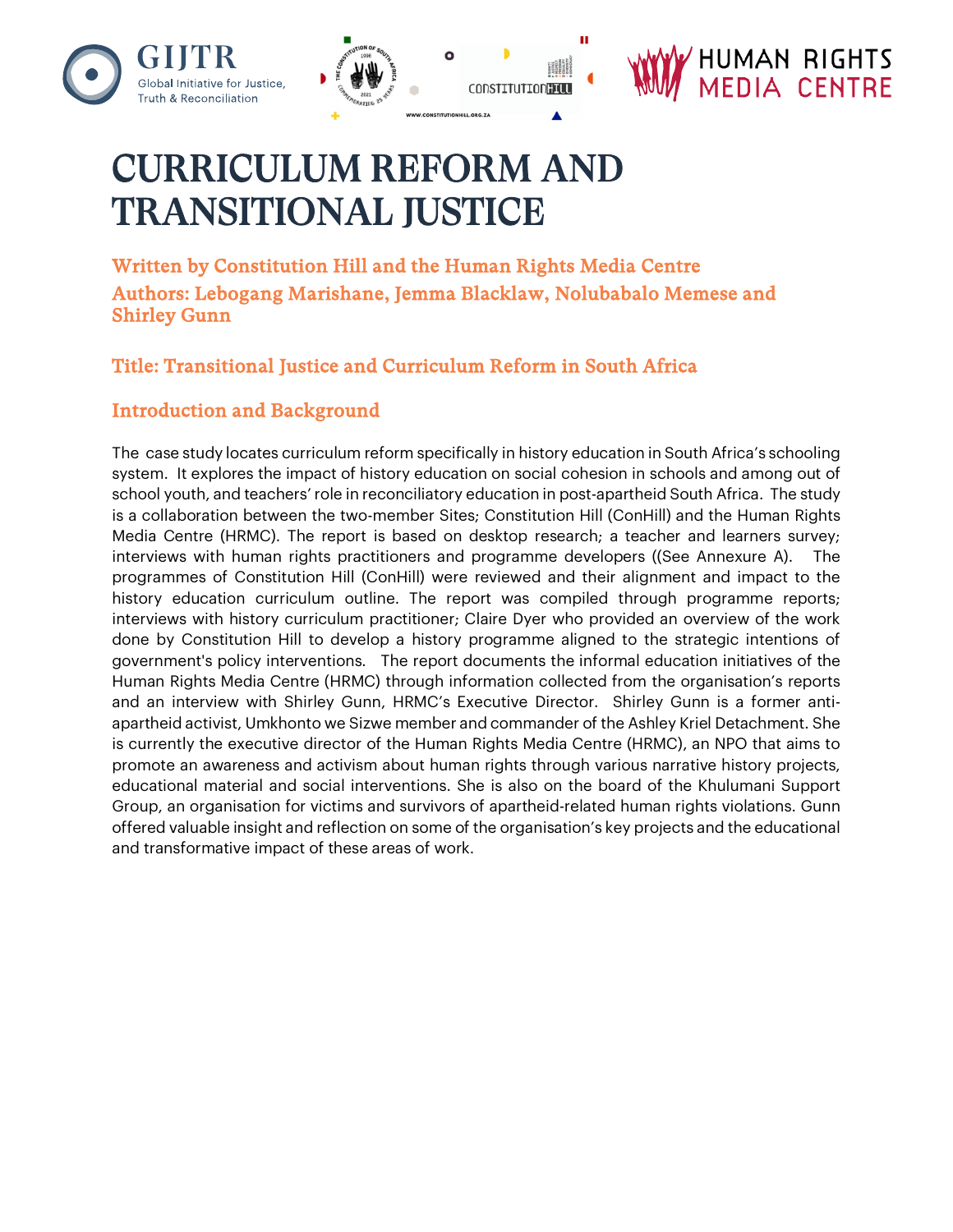

#### Background

Between 1948 and 1990 the white minority National Party government organised South African society and public institutions, including schools which separated learners spatially; and racially. Under the apartheid education system had its own education syllabus (curriculum). Before the apartheid government Bantu education Act of 1953; 90% of black schools were state aided mission schools. The Act of 1953 demanded that all such schools register with the state, and removed control of African education from the churches and provincial authorities; also, separated the financing of education for Africans from general state spending and linked it to direct tax paid by Africans themselves; which meant less was spent on the education for black learners.

With South Africa's dawn of democracy in 1994; emphasis was on education reform to build social cohesion; and entrench values of the new Constitution of RSA (1996). The Constitution of the country provides a legal framework for the reform of educational system; outlining the "right to receive education in the official language or languages of their choice in public educational institutions where that education is reasonably practicable".... and a right in regard to the establishment of "independent educational institutions" (RSA, 1996a: Section 29(2) and (3). The rights to education are set out as follows in the Constitution (RSA, 1996a): 29 [1] Everyone has the right- (a) to a basic education, including adult basic education.

The earliest curriculum development in the 1990's was influenced and drawn from the People's Education movement; and various worker education projects which were a distinctive product of the community and trade union struggles of the 1980s; brought in by the African National Congress (ANC) government, and civil society partners(Cross, Mungadi & Rouhani, 2002). The Truth and Reconciliation Commission (TRC) process in South Africa signalled a major shift in South Africa; while offering a watershed moment to rebuild the country through a rich source of common political identity committed to constitutional democracy and human rights birthed in 1994. The commission's work was benchmarked on the occurrences of the 1960 Sharpeville Massacre purposed to have a spiritual, historical, educational and political significance. The Sharpeville Massacre marked a poignant time in the history of south Africa's fight against apartheid, occupying a central place in the fight and protection for human rights globally. The TRC was established in 1995, focusing on the gross human rights violations committed under apartheid. For transformation to be achieved; the TRC was therefore an important starting point for citizenship education.

The policy shifts post-apartheid for a new curriculum intended to give rise to a constitutional democracy where a learner is an empowered active citizen; in a socially cohesive society. The National Development Plan (NDP) was developed in 2010 by a National Planning Commission (NPC); and released in 2011 to be a guiding tool for South Africa's policy formulation and implementation of interventions by government; business and civil society organisations to eliminate poverty and reduce inequality by 2030. A diagnostic report released in 2011 by the National Planning Commission (NPC) indicates that the quality of school education for black people is poor. A review of the ambitious National Development Plan revealed achievements and failures of 25 years of democratic rule in South Africa since 1994. At the start of the second phase of the democratic transition in 2012, the newly adopted National Development Plan (NDP): Vision 2030; set to serve as a roadmap for a more efficient and effective pathway for an integrated and socially cohesive country.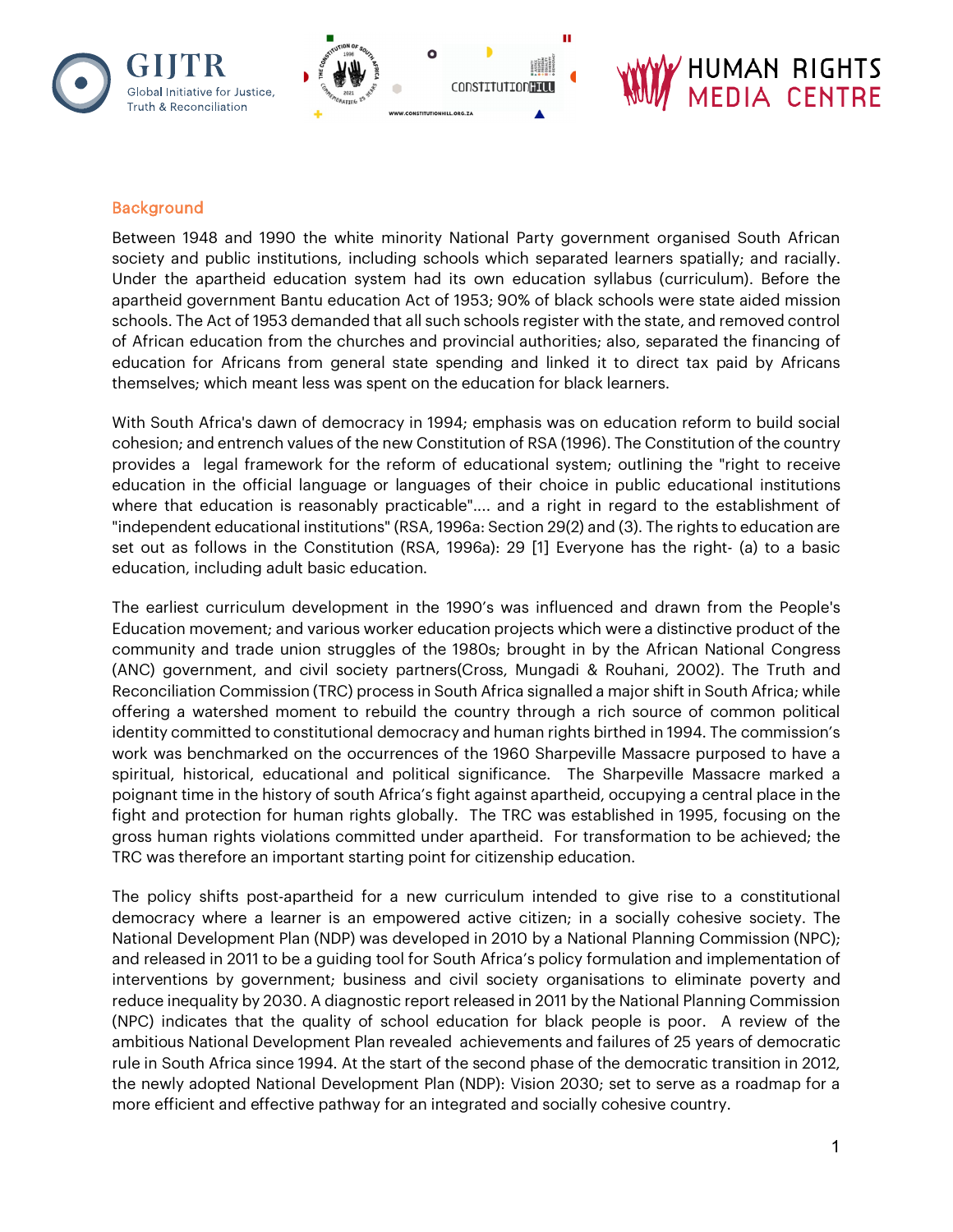



The South African Schools Act (Act 84 of 1996, section 3[1]) states that all children in South Africa must "attend school from the first school day of the year in which such learner reaches the age of seven years until the last day of the year in which such learner reaches the age of fifteen years or the ninth grade whichever comes first". Within this band of compulsory education from grades 1-9, South Africa has a very high rate of participation (over 95%), even by global standards (Branson et al. 2013: 12; Fleisch et al. 2009: 41; Sabates et al. 2010: 2). Most school dropout in South Africa occurs in grades 10 and 11, resulting in 50% of learners in any one cohort dropping out before reaching grade 12 (Spaull 2015: 34). Most the learners would have been exposed to history education; which is compulsory within the grades 1-9 bands.

#### Government Curriculum Reforms

The Lifelong Learning through a National Curriculum Framework document (1996) was the first major curriculum statement of a democratic South Africa from which it expressed its intended outcomes as "A prosperous, truly united, democratic and internationally competitive country with literate, creative and critical citizens leading productive, self-fulfilled lives in a country free of violence, discrimination and prejudice." Supported by the Constitution of the RSA (1996); in 2000 the South African national government made recommendations for the promotion of a values based history curriculum which focused on three key elements. The first is to develop the intellectual abilities and critical faculties among all the children and young adults in our schools; which would contribute towards a democratic society where citizens are informed by a grasp of their history and of current affairs. Secondly, the educational philosophy where democracy emphasise inclusiveness; necessary but certainly not enough to discourage or outlaw harmful and illegitimate discrimination; and thirdly an educational philosophy that provides learners with the tools to solve the many problems that come with being human throughout the life cycle. The ten fundamental values which learners were to be exposed to and espoused through the education curriculum were democracy; social justice; equality; non-racism and non-sexism; ubuntu (human dignity); an open society; accountability; rule of law; respect; and reconciliation. The manifesto on Education and Democracy was developed by the Department of Education in 2001; its ideals were based on universal rights for every human.

The process to achieving a value-based education curriculum set the government on a path to launching a curriculum change in post-apartheid South Africa; which were initiated immediately after the election in 1994 when the National Education and Training Forum began a process of syllabus revision and subject rationalisation. The purpose of this process was mainly to lay the foundations for a single national core syllabus; which was aimed at curriculum developers that would remove overtly racist and other insensitive language from existing syllabi.

In 2001; the Education Ministry launched a new system of values in education which strived to create an identity of South Africanness (Ministry of Education 2001: 111). History education was not incorporated into the first wave of curriculum reform during the immediate post-apartheid period and was initially omitted from the first curriculum revision in 1996 (Tibbitts & Weldon, 2017, p.444). In 2001-2002, history was revised into the national curriculum. In 2003, the new history curriculum was launched. At the core of the new history curriculum was the pedagogical approach of historical enquiry, aiming to introduce approaches other than the rote learning of a single official narrative and allow for engagement with diverse narratives of history (Tibbitts & Weldon, 2017, p.445).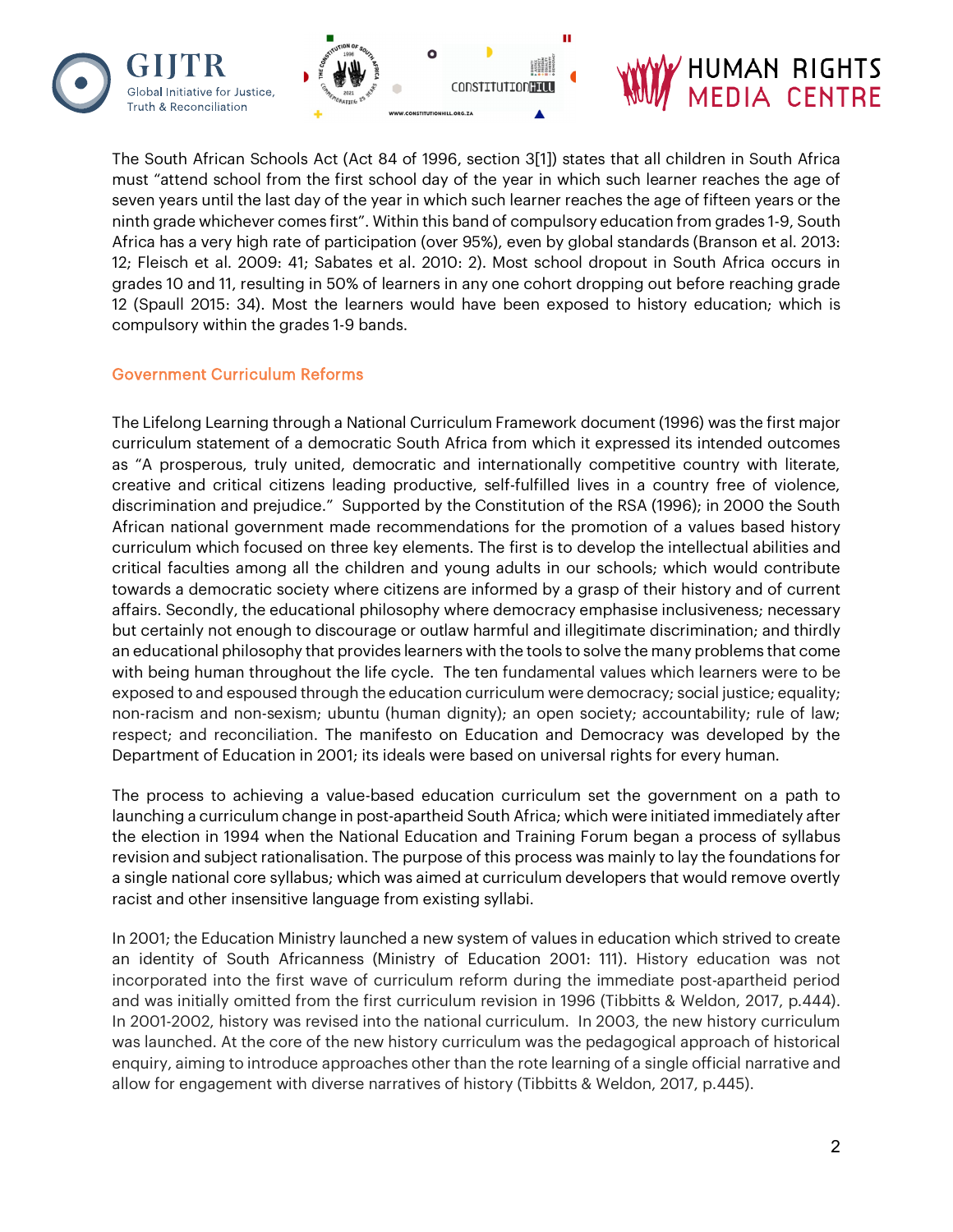

Truth & Reconciliation

# HUMAN RIGHTS<br>MEDIA CENTRE

The curriculum reform that followed in 2005 referred to as Outcomes Based Education (OBE); was intended to emphasize experiential and cooperative learning; pursue the values of diversity in the areas of race, gender and culture; develop citizens who are imaginative and critical problem solvers; and enhance integration in education and training. This transition to an outcome based education curriculum meant that the teachers' role was no longer that of an authoritarian – shifting the view of teachers and their role from a positional to personal authority. This had to be a challenging shift of power in the classroom, where traditionally the teacher was a knowledge holder. For all its purpose and intention; the learning outcomes could be left to the learners and teachers for a variety of interpretations by teacher and learner; considering the different school's norm; ethics and culture. There is nothing within the OBE framework to prevent such a latitude of interpretation that would mute even the modest directions signalled in an outcome (Jansen; 1998).

While the education system reform processes were implemented; with renewed emphasis on the history education curriculum during the period 2001 and 2013, societal challenges such as inequality; violence and poverty were spilling over to school spaces (Amnesty Report International; 2011). In the South African context; where schools are still spatially segregated along racial and class lines; with the poor grappling with their perpetual inherent inequalities and dilapidated school infrastructure. School grounds mirror their historic and current realities. Lefebvre's 'moments' of space (1991, p. 33) suggests that school space is simultaneously a physical, mental and abstracted, and everyday lived or experienced space. School as part of society extends beyond its borders; rituals and routines, participation in external activities such as excursions, shapes learners' worldview beyond the classroom. The problems associated with school violence paint a bleak picture of violence in South African schools (Prinsloo, 2008), including threats of violence, psychological abuse, robbery, physical assaults, gang violence, corporal punishment, sexual violence and bullying (Burton & Leoschut, 2013). In addition to the existing National School Safety Framework, Safety in Education Partnership Protocol between the Department of Basic Education and the South African Police Service, additionally government launched the National School Safety Framework (2015) and the Bill of Responsibilities (2017) to mitigate the rise in violent acts in schools.

In 2012; the implementation of the Curriculum and Assessment Policy Statement (CAPS) was an important step in achieving educational reforms especially between former resourced and underresourced schools. CAPS typically bring about significant changes in the methods of assessments, time that learners must spend in the classroom from grade R-12 and new teaching approaches. However, CAPS has been plagued by challenges. The teachers are often frustrated by curriculum changes owing to lack of clear technical expertise to carry out teaching responsibilities (Mdutshane, 2007). The lack of effective and supportive training processes for teachers, specifically in the adoption of new methods for teaching history, has compromised curriculum reform and its ability to engender transitional justice aspirations in South Africa (Tibbitts & Weldon, 2017, p.443).

In 2015, there was a government proposal to make history education compulsory at a high school matric level. This proposal included the consideration of incorporating elements of the history syllabus into the subject of Life Orientation. Implemented in 2001, the Life Orientation program was aimed to teach students about topics such as sexual and physical education, future career options, citizenship, and, depending on the school, religion. This range of topics is designed to prepare them to live healthy and productive adult lives. However, in practice the program is not always successful due to a lack of resources, teachers who are not trained to teach Life Orientation, and unmotivated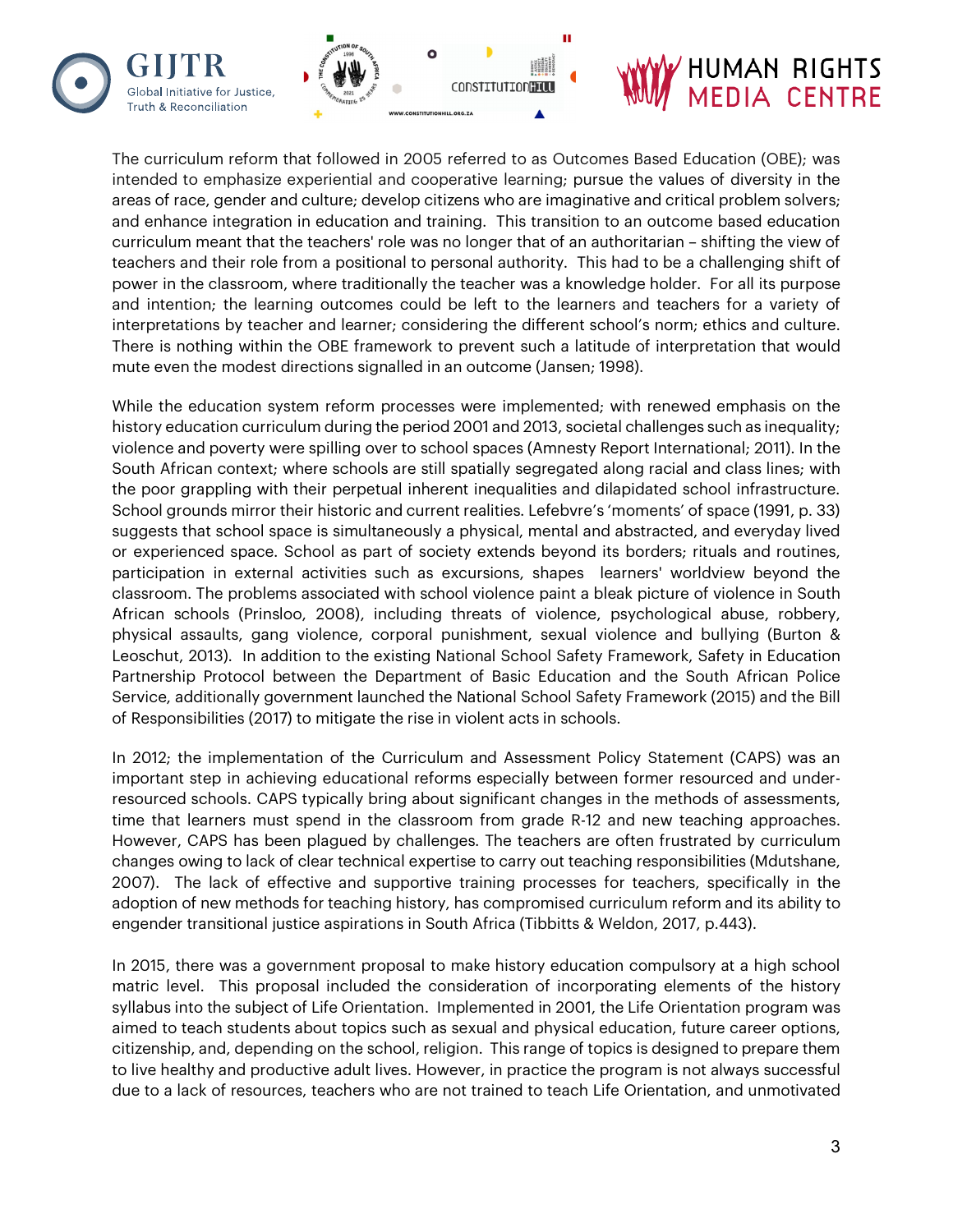

students. Despite its high profile in anti-apartheid education, the subject has not received the same attention as science and math in the post 1994 debates, and was sidelined by Curriculum 2005 and OBE reforms because of the emphasis on constructivist notions of knowledge which devalued formal historical learning. Research and recommendations on this proposal were conducted by the History Ministerial Task Team (MTT), presented to the Department of Education in 2018. Based on extensive research and collecting inputs from educators in each of the provinces, the MTT's report recommended that history be made a compulsory subject and that the necessary negotiations and resource allocations be made. The MTT decided against the incorporation of history education into the LO syllabus, based on resistance from educators on the basis that history may be diluted if some elements were transferred, and due to inherent inequalities between schools and discrepancies in resources provided to learners and the way in which the Life Orientation syllabus is taught would be an inhibiting factor (Report of the History Ministerial task Team, 2018). However, the MTT did state that a case could be made for citizenship with aspects of History within it, to become part of Life Orientation (Report of the History Ministerial task Team, 2018, p. 130). There seems to be no follow through on these recommendations yet.

### Teaching of Recent History/Arts and Culture/Human Rights Education: Education Programmes at Constitutional Hill

Constitution Hill is a living museum that is a national heritage site ideally located between Braamfontein, Parktown and Hillbrow in Johannesburg. The site is home to the Constitutional Court, the Old Fort, the Women's Jail, Number 4 Prison, and various other heritage related buildings. It offers programmes designed to educate about constitutionalism, democracy and Human rights for school learners, students, and public members. Their school education programmes are CAPS aligned to make sure that a visit to the museum is not just an excursion but a continuation of learning in an exciting manner. These programmes include an education programme facilitator, a one-hour tour and a one-hour CAP-aligned educational programme. Some of the school education programmes are available, A journey through Constitution Hill, Learning from our leaders, Bill of Rights workshop, My South Africa: Thand' Mzansi, Art, Human Rights and Justice, and human rights and the Constitution Hill and history.

Constitution Hill on average hosts 150 schools per annum, with 65% of this number being public schools and 35% private schools. This was the situation before the Covid -19 Pandemic, and the number of schools was increasing by about 5% every year. ConHill saw a decline in numbers with the advent of the Covid-19 Pandemic in 2020. Schools were closed and when they reopened, the Department of Education cancelled school excursions.

ConHill's education team then found new ways to continue engaging with school learners. They have done this by doing outreach programmes, where programmes are taken to disadvantaged schools and non-fee-paying schools in different townships in Gauteng. The number of schools visited in 2019/2020 was thus 189 schools on site. In the 2020/2021 period, this number decreased to 10 schools on site and 60 schools through virtual interaction reached through debating tournaments.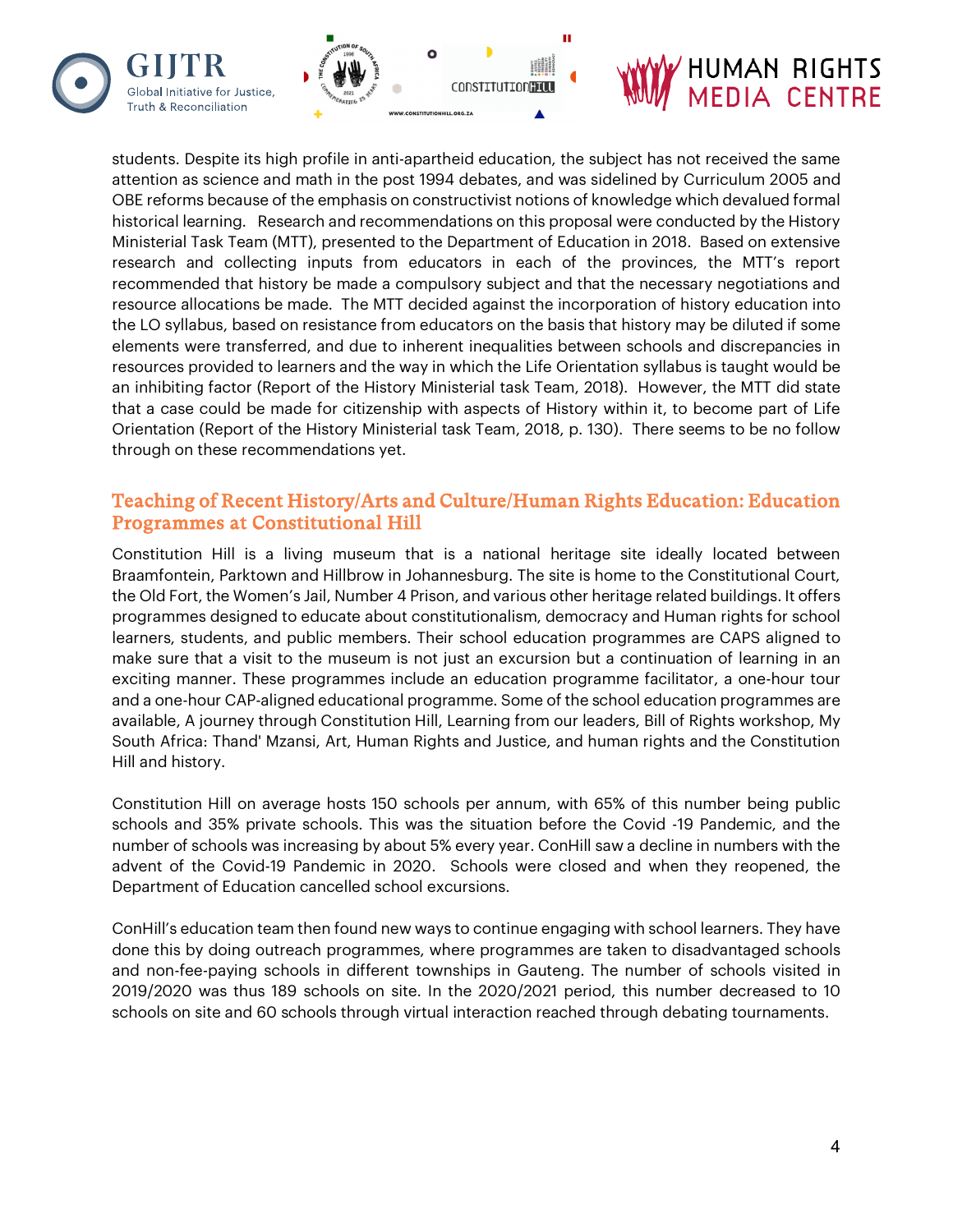

п



Judith Mason; The Man Who Sang and The Woman Who Kept Silent, 1998.

The artworks are a part of the Art and Human Rights programme which focuses on educating learners about history; and was designed to complement the history education curriculum. The programme focuses on the apartheid practices of segregation; including themes on resistance and the struggle for human rights; gender based violence which are themes that can be found in the history education curriculum.

Through this educational programme; which is intended for learners in Grades 4 – 6 and is open to all schools. Their imagination and curiosity is engaged through a creative process of highlighting human rights abuses using art and exhibits on site. Both learners and teachers are supported with history education worksheets and are encouraged to work collaboratively on issues related to peace, tolerance, and reconciliation.

Mason's artwork provides a point of reference to frame discussions on issues such as gender-based violence and sexual harassment which is cloaked in shame, betrayal, anger, and pain. These acts of violence, which persist in the present day, have their roots in the apartheid past. Although art and cultural activities provide spaces to creatively address the trauma that comes with active and historic conflict and as well as provide accessible tools such as dialogue, education, and awareness. It also requires mechanisms to address structural and cultural violence in society and mirrored in schools. Using participatory methodologies that are non-threatening tools for social engagement – learners and teachers are presented with the opportunity to critically reflect on these social issues and begin reimagining new ways of engagement; to create society as they envision. It is also important to note that Ndwandwe requested to sing Nkosi Sikelel' iAfrika before her execution, which is now the national anthem of South Africa before being executed. The national symbols have become a tool to build social cohesion in South Africa; and the singing of the national anthem; the key outputs of the social cohesion and nation building strategy involves promoting heritage and culture and proposed activities include making sure that schools fly the national flag and that people support their sports teams.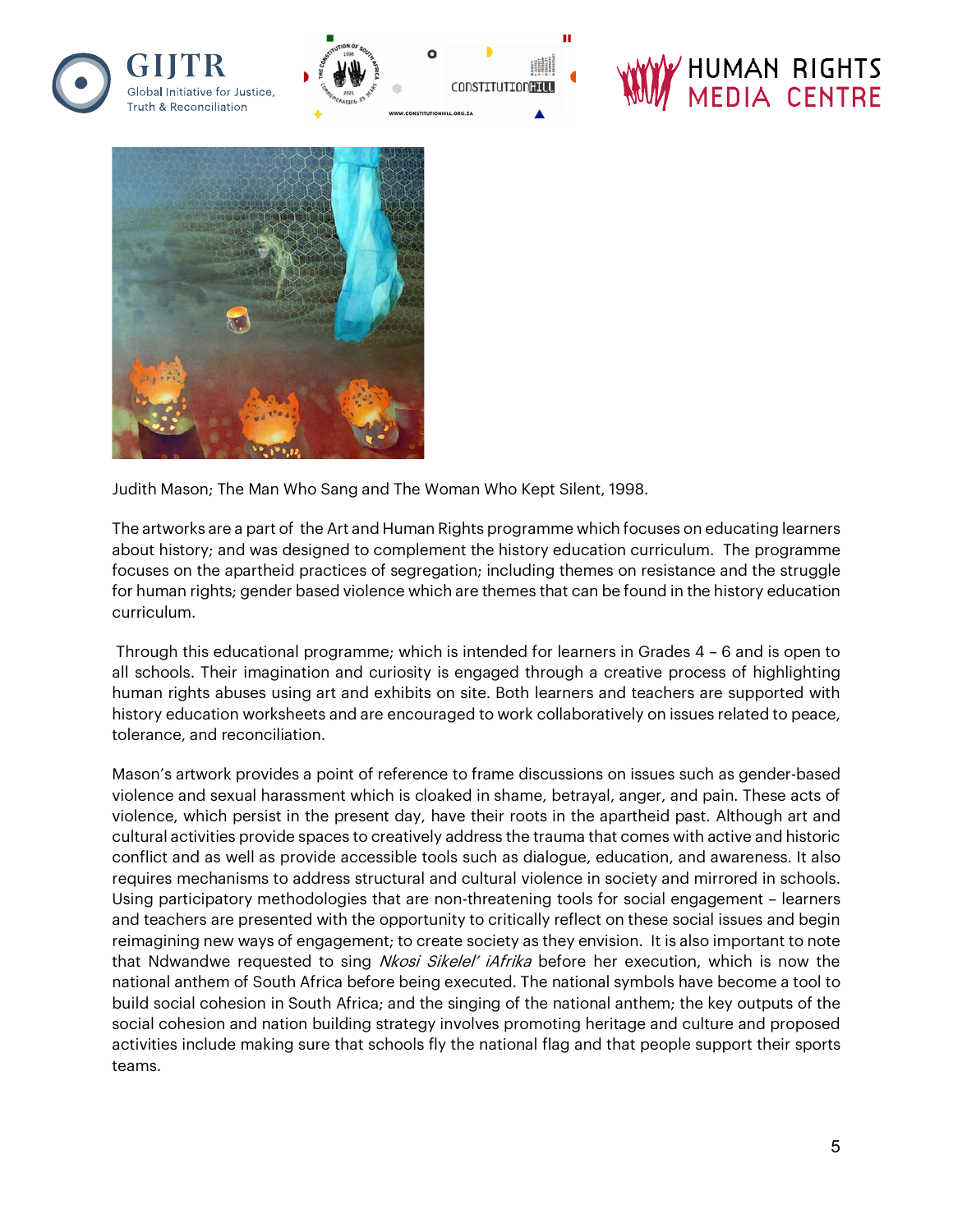

#### Debating Tournament

Constitution Hill hosts an annual debating tournament aimed at high school learners in grade 8 – 12 nationally. Championing constitutional education, by exposing learners to the South African Constitution and the crucial role of the Constitutional Court cases. The key values promoted to learners are Constitutionalism, Human Rights and Democracy. Learners are equipped with debating and negotiation skills through research and training.

The competition aims to be inclusive and is open to all schools. The Debating tournament draws participation from these diverse communities; providing a space to debate, understand the Constitution and its values and to establish a continuous Human Rights learning programme through education and information. The project's use of debate and dialogue as a tool of engagement provides opportunity to build cohesion based on common ground as all parties must listen to each other's inputs to understand and build consensus needed for a winning argument. It is through the open sharing of ideas and opinions and listening to one another that dialogue participants are brought closer together − they begin to get to know one another, understand what is important to one another and, by working together on a common issue, begin to trust one another (Bohm, 2015).

Over the past 16 years the Debating tournament has provided a participatory approach for learners from different contexts; to reflect and remember the history and past injustices of South Africa through research; engaging on contemporary issues and re-imagining a way forward; using the Constitution as a framework. This crucial space provides space to learners to build unity and harmony between the different and diverse sections of the South African Society through the promotion, protection, and appreciation of constitutional values. While some were inspired to pursue careers in the social justice space, most learners took the initiative to their communities and started engaging in local histories.

The truth is people are black, white, Indian and other races. We need to understand that we can never be able to eliminate this idea of race. We need to understand that each one is equal and that's the idea of democracy. We think that, because of our history, racism is something that people are willing to deal with." Nomsa Mboneli; Debating Tournament; Grade 9 pupil from Rhodesfield Technical High School in Kempton Park

#### Children's Room – Play Africa Museum

Aimed at the foundation phase: Grades 1 to 5; the Play Africa Museum is the first children's museum in southern Africa and a multipurpose facility dedicated to the needs of children in the foundation phase. Its core focus is on the promotion of children's rights as enshrined in the Bill of Rights and constitutional values. Using tactile; and sensory participatory approaches to learning the center caters for all children including those with disabilities. It holds a special place in the precinct; and its surroundings and is visited by children from ages of 3 – 12 years of age with their families.

Through stimulating hands-on play to spark imagination and encourage empathy, experimentation, problem-solving and a growth mindset in children, their families and educators. The museum's offerings include the use of indigenous storytelling; empowering children with playful learning opportunities in creativity, personal expression, and the arts; Ubuntu and civic engagement in a democratic society. The use of arts and culture is woven throughout the programme delivery – using

HUMAN RIGHTS<br>MEDIA CENTRE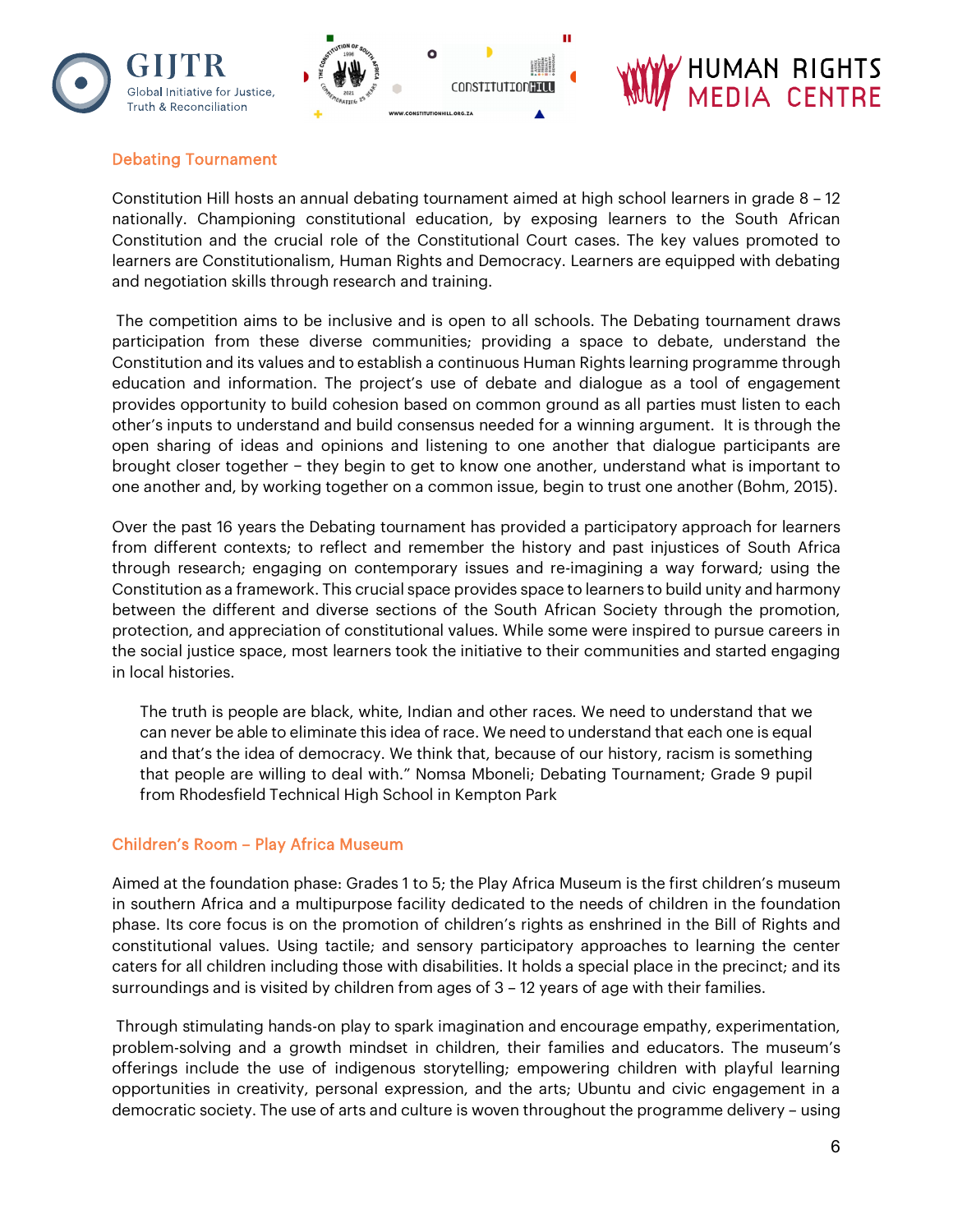



tools such as puppets; music; poetry and multimedia which was strengthened during the COVID19 environment. In this space, children and their families are exposed to and come to enact the values and rights of the Constitution through creative and interactive displays and activities such as a Mock Up Court. The museum provides an opportunity for families of different races, classes, ages, religions, and nationalities to interact and engage with each other. These interactions speak more loudly than any lofty declarations around freedom and reconciliation.



Children's Court, an interactive exhibit that uses play to introduce children to South Africa's judicial system

#### Public Exhibitions

Constitution Hill has built an archive of oral history interviews and collected historical images; videos; struggle posters and other materials for archival. Through its exhibitions programme, the site uses photography, film and innovative education methods to engage learners on issues related to prejudice, tolerance, peace and understanding. During the School exhibitions walk-about, learners are shown videos that focus on the history of South Africa, they listen to audio oral history accounts of the past and view photo exhibitions. The content of these education materials highlights the history that is not taught at schools. Exhibitions also include temporary exhibits; developed by the community which cover contemporary issues as they occur in society; and facilitate discussions on difficult issues .

#### Festivals

The annual Human rights festival has built a community and network of Civil Society Organisations; Academic; Government and other stakeholders to develop art and cultural programmes on 21 March Human Rights Day. The Human Rights festival has created a critical mass – growing from an attendance of 250 participants in 2013; to over 8 000 festival goers engaged to face contemporary issues of conflict, and human rights violations. Multidisciplinary tools such as theatre; poetry; music; film; food; books; exhibitions; a Human Rights walk, and other cultural engagements are used as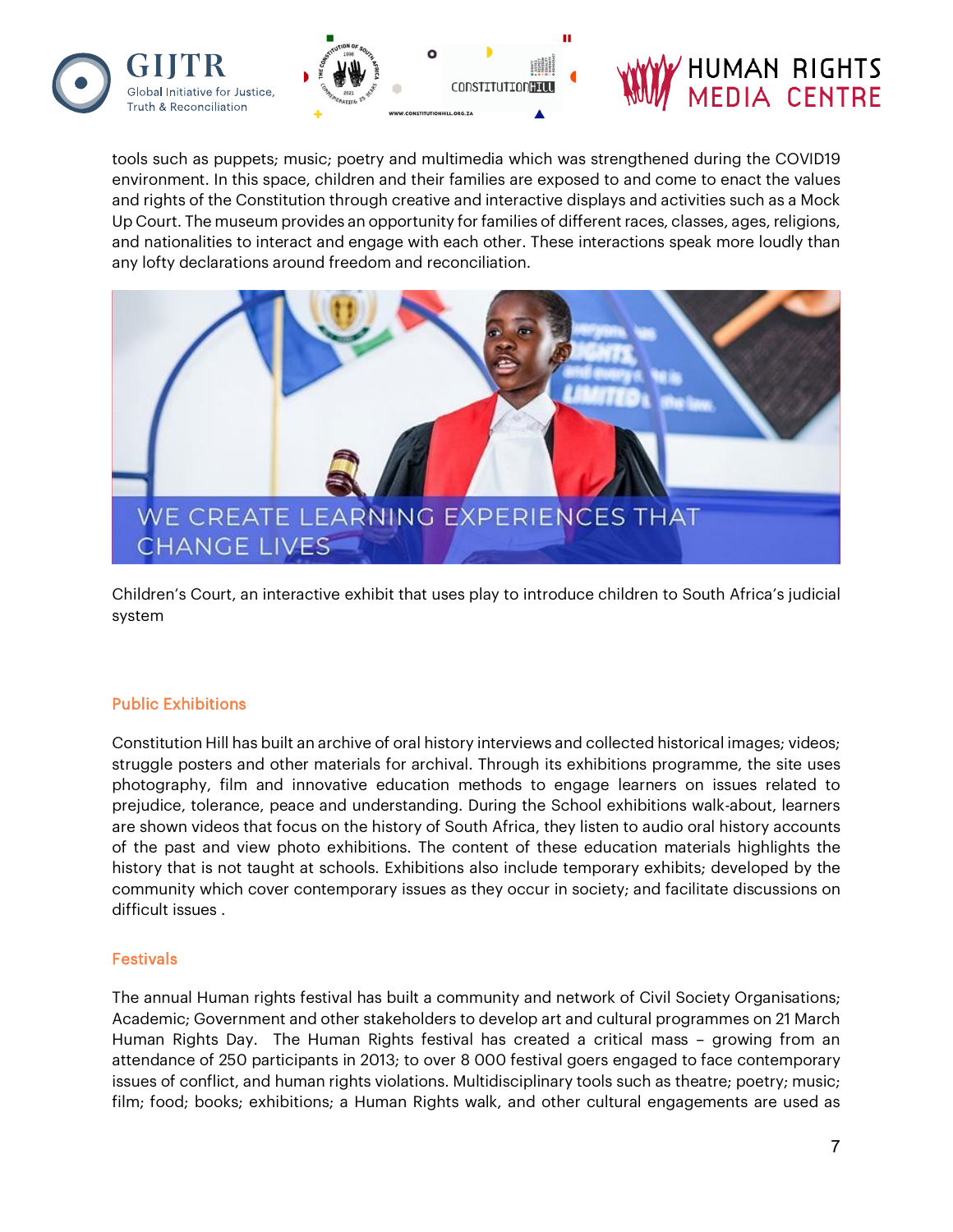



#### participatory methods of engagement. The festival allows for a wider reach and facilitates focused collaborations within the bigger context. It inspires the nation and cements the protection and promotion of human rights by associating it with cultural activities, which are part of the fibre of communities. Members of the community find opportunities to be part of a movement; this includes learners who curate an educational programme as part of the festival. The festival has grown to become a space where Civil Society Organisations; researchers and government share research findings on Human Rights Violations; Campaigns and interventions. The Human Rights festival is an emerging movement which holds its network of members accountable to the promise of the Constitution of the RSA and its values.

#### Intergenerational Dialogue

The programme's aim is to pass down the "baton" and ensure that there are no-recurrences through education about past injustices. Through an intergenerational dialogue programme; led by women ex-prisoners (Sizoyasibuye) who were held on site during the peak of apartheid for crimes ranging from petty to political activities; the site engages youth. The ex-prisoners give first account experiences of the past injustices. Young people take up this as an opportunity not only for reflection and learning from the elders; but have demanded accountability and responsibility for some of the decisions made with regards to policy formulation. The decline in membership of the ex-prisoners due to ill health and some passing away has taken away the human engagements. The contributions made by women in South Africa's political history is not told enough. They too were in the trenches, they were great and fearless leaders, they sacrificed their lives and were at the hands of the oppressive white regime.



Portraits on Constitution Hill mural of women ex-prisoners (in order) Cecilie Palmer, Lillian Sere, Mally Mokoena, Zubeida Mayet, Joyce Dipale, Khayo Mafuna and Mmagauta Molefe (Photo credit: Nardstar)

#### Justice under a Tree

The tree was a chosen symbol as it shelters and protects, roots itself firmly, stands strong against the sometimes-raging elements as a symbol for the constitution. This symbolic tree: in the South African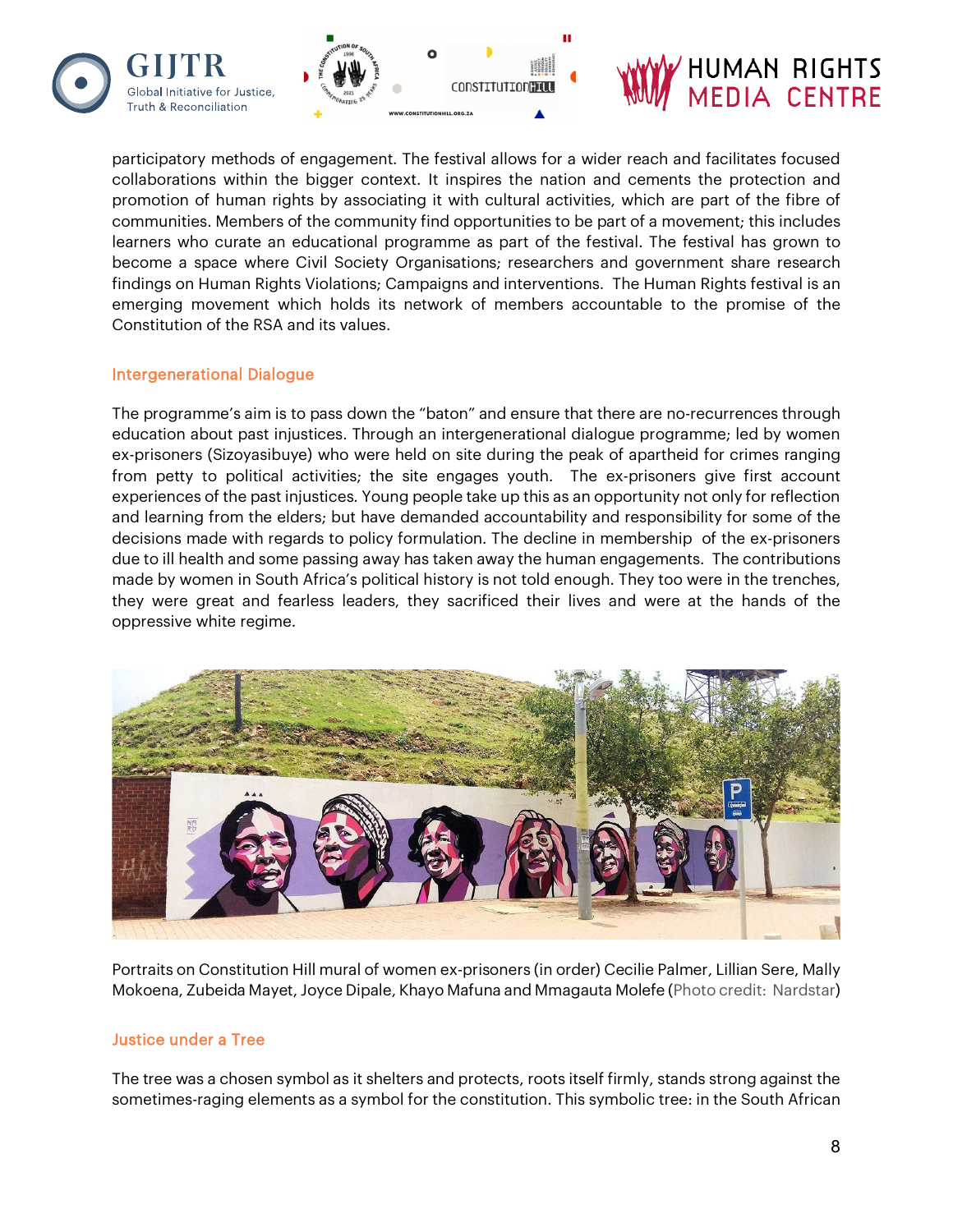

context is a tree telling of African life and an African way, as it is under a tree that traditional justice is dispensed. This conceptual departure is employed through Constitution Hill's dialogue programmes. In response to recent conflict and acts of violence resulting in social unrest and looting in June 2021; the site implemented a rapid response intervention facilitated through dialogue.

Often volatile; the conflicts are approached through a multistakeholder approach; bringing in skills to mitigate all risks associated and offer support which is often needed. Dialogue is an important and necessary tool for building relations between groups and contributing to long-term peacebuilding processes (Galtung et al., 2002). In a context of prevalent hostility and violence against foreign nationals in South Africa one wonders why citizenship should be the basis for social cohesion.

### Informal Education Initiatives of the Human Rights Media Centre

The Human Rights Media Centre (HRMC) is a Cape Town-based NGO and is a long-standing member of the International Coalition of Sites of Conscience. HRMC has undertaken several informal education initiatives and projects since 2000, aligned with transitional justice practice, promoting remembrance of local histories and positive social transformation in South Africa. The organisation's work and narrative arts projects incorporate the use of multimedia and participatory methodologies. Details and insights on these projects were provided by HRMC's Executive Director, Shirley Gunn, in an interview conducted for this report on 5 October 2021.

#### The Memorialisation of the Trojan Horse Massacres in Athlone and Crossroads

The Trojan Horse History Project was a key project which engaged school learners and a group of young people, educators as well as the communities at large. This was a narrative arts project centred around the memorialisation of the 1985 Trojan Horse Massacres in Athlone and Crossroads in Cape Town. The memorials and media produced tell the story of the Massacres that occurred when a Joint Operation Command consisting of the South African Police, Railway Police, and Defence Force disguised themselves as railway workers and, hidden inside large crates carried on a truck, ambushed and opened fire on the young people in the street. The memorials created over the course of the project aimed to remember this tragedy, to tell the stories of the affected communities and families and honour the lives of Michael Miranda (12) Shaun Magmoed (15) and Jonathan Claasen (21) from Athlone, and Mabhuti Fatman (20) and Goodman Mali (19) from Crossroads; the five youths killed in the Massacres. The community and the country knew of only the one prong of the security forces ambush strategy that affected Athlone in the Western Cape and which had been the focus of a TRC special hearing in 1997. However, HRMC endeavoured to tell the full history, which was that it was a double-pronged ambush affecting both Athlone and Crossroads communities.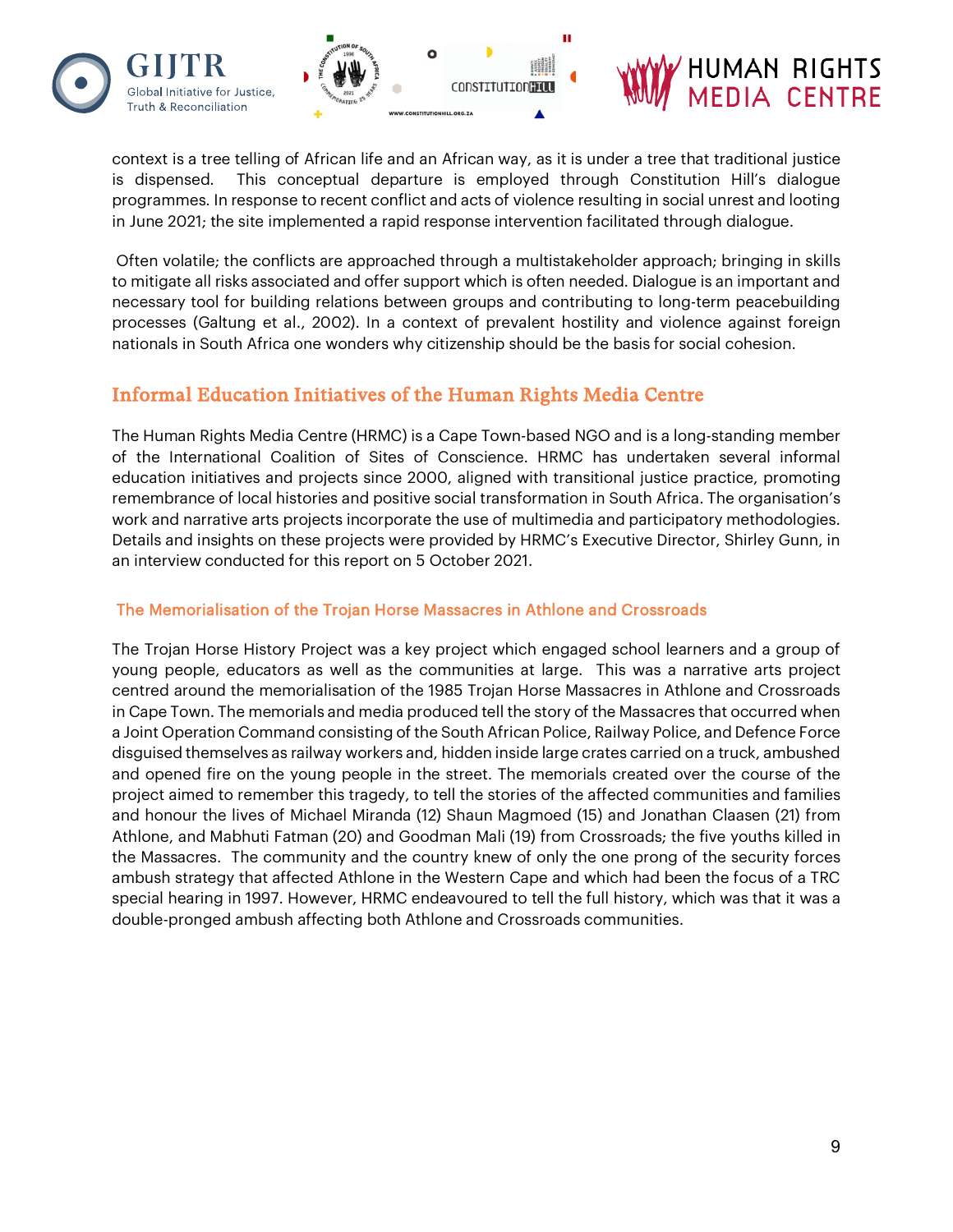

Pictured from left to right: Mural by artist Faith47 in Crossroads and school learners viewing the Trojan Horse memorial in Athlone

The project inspired engagement and participation of grade 11 learners at Alexander Sinton High School in Athlone. The students put on a play performed on the day of unveiling of the Athlone memorial on Heritage Day 2005 which featured a performance of a poem written by Belgravia youth in 1985. The organisation also created accessible educational media and resources on the Trojan Horse story. This included a series of six cartoon-style standalone posters about the massacres, also published in the book, If Trees Could Speak, named because trees lined the streets where both atrocities occurred and were thus witnesses to the events, Gunn explained. The well-researched book tells the story of the double-prong massacres and illustrates the life stories of family members of the slain youths from Crossroads. These books were given out for free at several books launches and gifted to all eight high schools in Athlone and sold at cost for R40.

The HRMC also facilitated a Heritage Project that included learners from Crossroads and Athlone, and later students from Langa as well. Together with Magnet Theatre in Cape Town, the group created a play, depicting the event and experiences of the affected families from Crossroads, working from the historical record and life stories in If Trees Could Speak. As Gunn recounts, "it was a huge learning experience for the performers, who had never performed something about our contemporary history". As part of the production, the performers also had the opportunity to spend time with the mother of Goodman Mali killed in Crossroads, known affectionately as Gogo. In terms of the group's engagement with the history and stories they were telling, "the opportunity for the young actors to connect with an affected family was so powerful", Gunn explained. The performers were debriefed after performances as they were from local working-class communities and the stories touched them very deeply.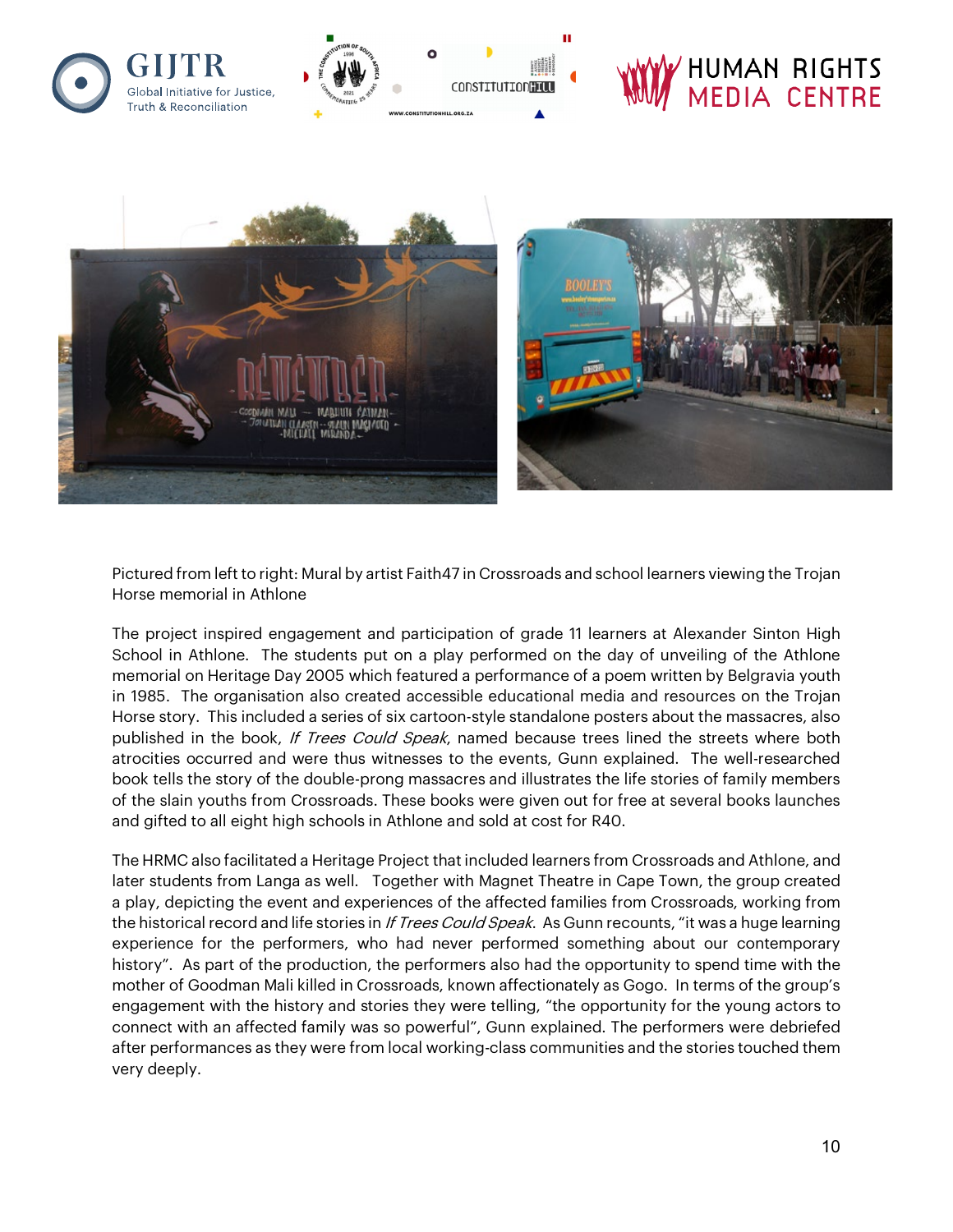

Pictured from left to right: Actors performing the play; facilitated discussions that followed the performance.

There were eight performances of the play in Crossroads and Athlone, and one in Salt River with discussion facilitated with audiences afterwards. From the discussions that followed the performance, there were always very deep conversations that emerged (Gunn, 2021). Gunn recounted the performances for Khulumani Support Group members at Community House in Salt River. During the performance, some of the older members became incredibly emotional. A Swiss researcher who was present at the screening wrote about this and commented that " there wasn't a therapist at hand". Gunn explained that "this is a Northern critique about how we deal with trauma", observing that the community members are there to console and support and that "it is the people themselves that are most equipped to help each other" (Gunn, 2021).

From inception, the Heritage project continued for seven years and elements of the Trojan Horse Heritage project are still ongoing. One of the major challenges in sustaining these types of engagements and education projects is funding. "Funders will not fund for years on end", and so, "so much of this work is done just out of sheer passion, with very little money" (Gunn, 2021). Gunn also explained the challenge of trying to overcome the social divisions caused by apartheid, "unfortunately, even with all this tireless effort, still today we have the Athlone community not fully accepting the double pronged nature of the Trojan Horse story". Racism persists.

#### Intergenerational Dialogues

HRMC has also hosted intergenerational dialogue sessions. The organisation hosts one day sessions with small groups of approximately 25 people with a balance of ages and genders. Films are played for participants as catalysts to open the conversation. In one more experimental session in 2019, a podcast series was selected as the media from which dialogue would be initiated. The podcast, 'Who killed Dulcie', is a seven-episode series about the assassination of anti-apartheid activist, Dulcie September in Paris in 1988. This intergenerational dialogue, including some family members of Dulcie September and others who had lost parents in the Struggle. As the session involved six hours of listening, Gunn provided mandalas to colour in and clay to mould while participants were listening. The podcast was followed by an intense one-hour discussion. These sessions were intensive and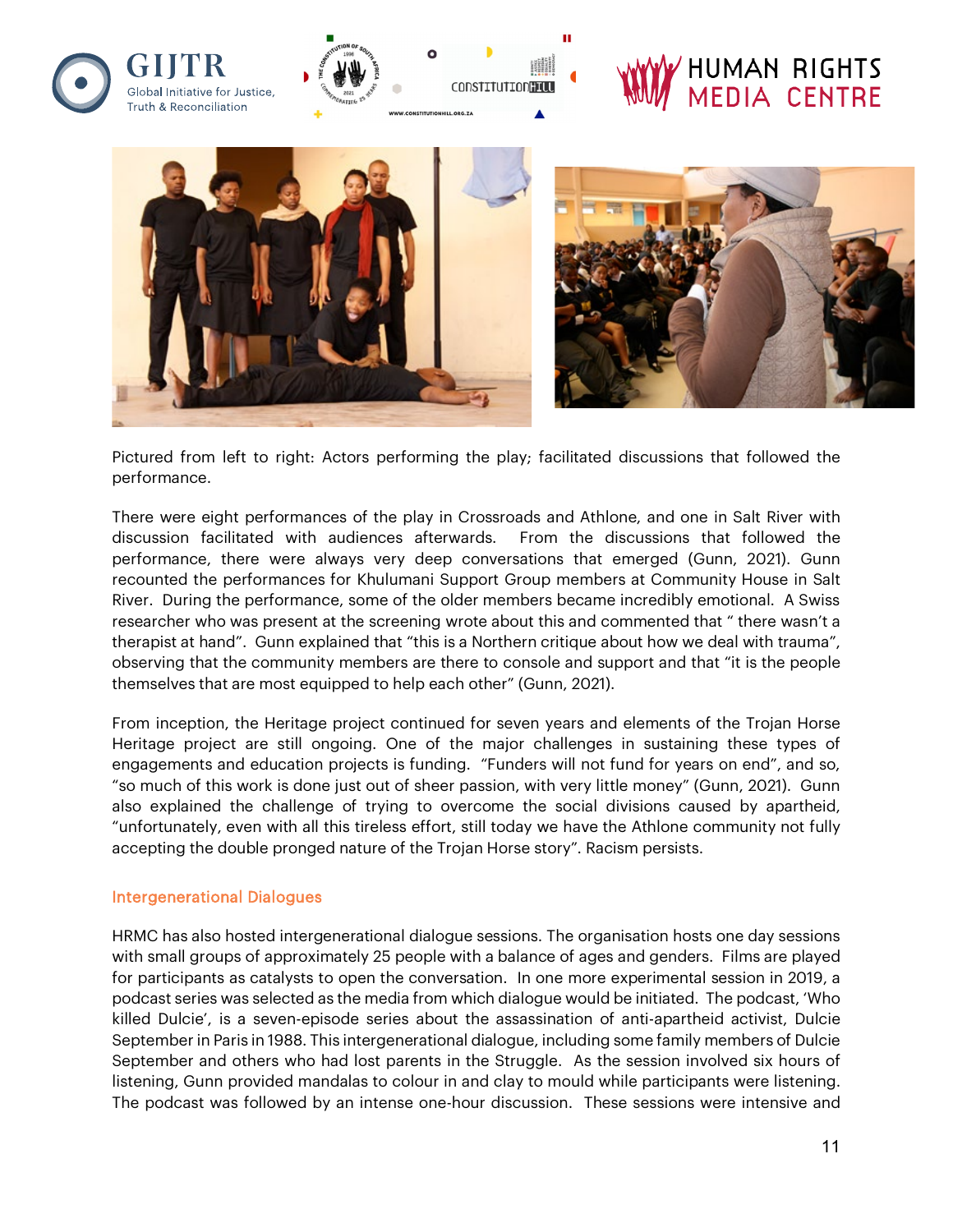

carefully managed. Selected people were invited; "people who are ready to talk and share" (Gunn, 2021). The chosen media was intended as a starting point for conversation in which participants would offer reflections, drawing on personal experiences and memories.

#### Participatory arts projects: Breaking the silence: A Luta Continua

Breaking the silence: A Luta Continua is a travelling exhibition that has been hosted at 11 different museums in South Africa and was hosted by universities in Liberia, Sweden, and California. The exhibition documents a process involving over one thousand Khulumani Support Group members in the Western Cape, and the collaborative work between the Human Rights Media Centre and KSG that spans almost two decades. The KSG members used scrapbooks, body-maps, photographs, memory cloths, drawings, paintings, art banners and film, to tell the stories of their lives under apartheid. The purpose of the process was twofold: "to give unacknowledged heroes and survivors of the struggle against apartheid a chance to remember and express their experiences, and to create a record that might honour their sacrifice and educate future generations" (The Human Rights Media Centre, 2021). During the period when *Breaking the Silence: A Luta Continua* was based as a temporary exhibition at the Apartheid Museum, an educational program was developed for students to engage with the displays through a workbook which they would refer to (Gunn, 2021). The exhibition was so successful in terms of the engagement from school learners that the exhibition ended up staying for much longer than the initial six months it had been commissioned for.

#### Books and Films by HRMC

One of HRMC's major projects has been the making of the *We Never Give Up* trilogy, a series of documentary films which follow the lives of 11 victims of apartheid and their ongoing struggle for reparations following the TRC. The final film in the series, We Never Gave Up, is being released this year. The films have been shown to film festival audiences and is used by universities worldwide including to Justice and Transformation Honours students at the University of Cape Town as an aid to understanding the unfinished business of the TRC, the government's failure to provide reparations, and the impact this had had on the lives of victims and their families. These films are part of the Breaking the Silence: A Luta Continua traveling art and memory exhibition.

HRMC has produced and published many books which are collections of individuals' stories and lived experiences of apartheid. These include Voices from the Underground: Eighteen life stories from Umkhonto we Sizwe's Ashley Kriel Detachment (2019), Knocking On: Mothers and daughters in struggle in South Africa (2008), Labour Pains for the Nation: Eight women workers share their stories (2007), among others<sup>[1](#page-12-0)</sup>. Although these are not necessarily produced with the intention to be used by schools or to support the national history curriculum, they are valuable educational resources.

Certain books have also been translated into isiXhosa. The range of books can therefore be used in a multifaceted way, "they cut across language, Life Orientation, and history" (Gunn, 2021). These stories help to promote understanding and empathy and gain insight into different lived experience

<span id="page-12-0"></span><sup>1</sup> There are also published collections of stories of people living with albinism, experiences of people with congenital blindness, and stories of refugees living in South Africa. All books and films produced by HRMC can be found here[:](https://hrmc.org.za/books-and-films/) <https://hrmc.org.za/books-and-films/>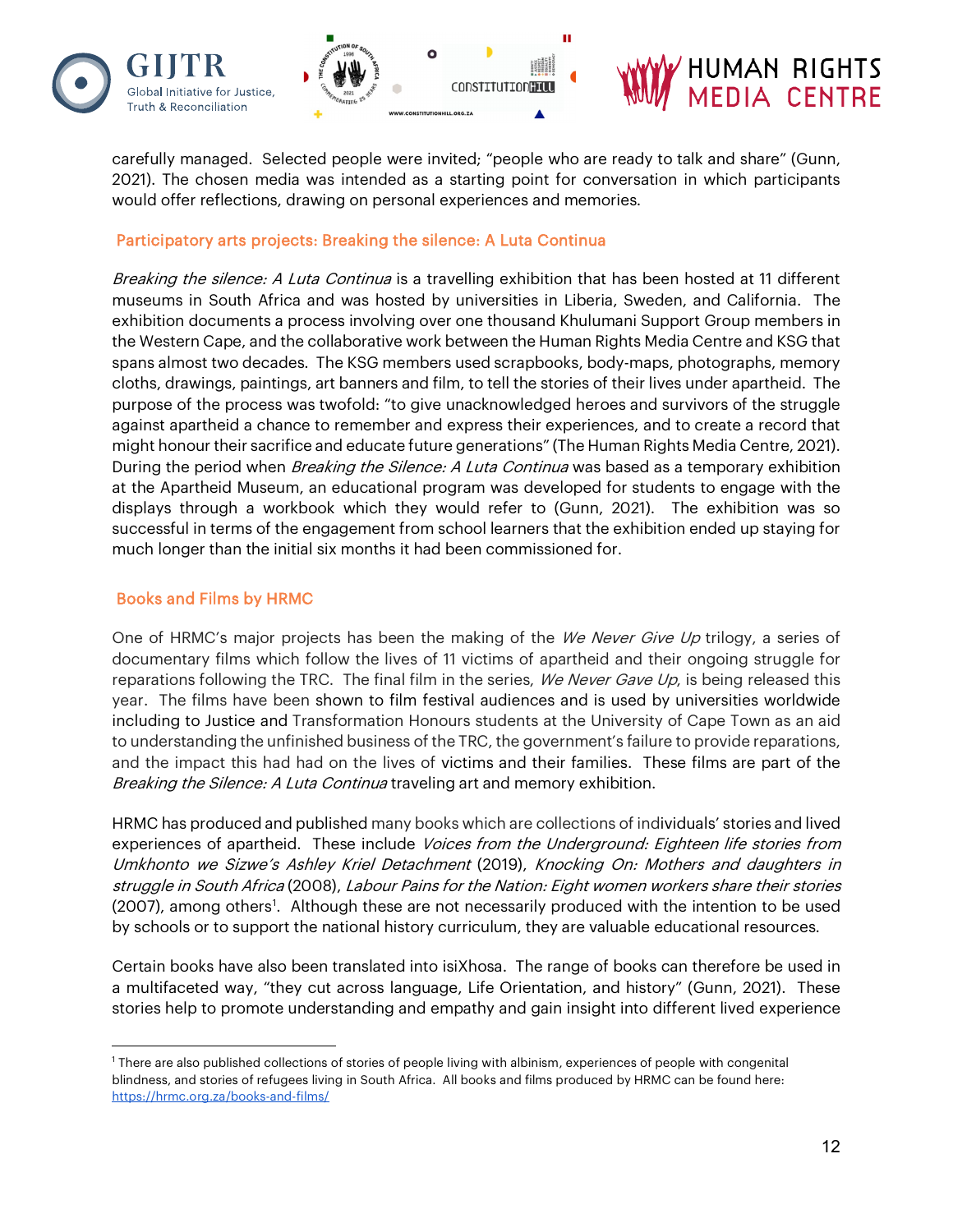



of apartheid, its impact, and its legacies, far deeper than what is found in most textbooks. Gunn also stressed that it cannot only be from books that young people learn about history. Reflecting on the best possible ways to teach and get young people to engage with the past, she emphasised the importance of trying multimedia approaches to reach young minds. Especially, she says, in the absence of a strong reading culture among South African youth and the relatively low number of high school students who take history as a subject (Gunn, 2021). History, Gunn believes, should be a compulsory subject for high school learners. "We can learn so much from one story if it's told to its fullest", said Shirley, speaking to the power of storytelling. This is particularly true of those stories that have been unheard or side-lined within state-sanctioned metanarrative of the anti-apartheid struggle.

### Challenges

#### Covid-19 Pandemic

Covid-19 and the onset of national lockdowns has created major challenges for all schools and education programmes run by civil society organisations. In terms of hosting participatory projects and intergenerational dialogues, Shirley Gunn from HRMC said that the challenge with organising these types of processes is that "it is near impossible with covid to do face-to-face work" and the reality is that these types of engagements cannot logistically be hosted or do not translate in the same way on digital platforms (Gunn, 2021). COVID19 posed a challenge in implementing large events such as festivals and on site activities for learners. Although digital media was used as an alternative space; the lack of engagement with the physical objects on site took away the emotive and realness to content with history of the site

#### Lack of Government Will

There is an evident lack of government will to sustain transformative history education interventions beyond specific events or days of remembrance. There is limited reach and lack of commitment and proper funding and support to sustain transformative programmes and transformation of school curricula. Moreover, state organs like Con Hill engaged in educational work face challenges and redtape due to bureaucratic processes, causing delay or preventing interventions dealing with pressing issues (e.g. xenophobic attacks and the recent unrest in South Africa) from being realised.

### Lessons and Reflections and Recommendations

As South Africa still battles with its painful past; characterised by an institutionalised unjust system; the education curriculum is one of the critical tools it could use to target youth in building social cohesion to provide space for dialogue, building trusting relationships, and healing. A learner who participated in the focus group study stated that South African history was taught in a restrictive way and focused solely on those who were at the forefront of the various movements. She thought that it would be better if it focused on everyone, as then everyone's sorrow and suffering would be considered. A strategic approach through the education system can create new ways of engaging and thinking about the past and the present, resulting in the inclusion of diverse and marginalised narratives; and promotion of shared values and cultures.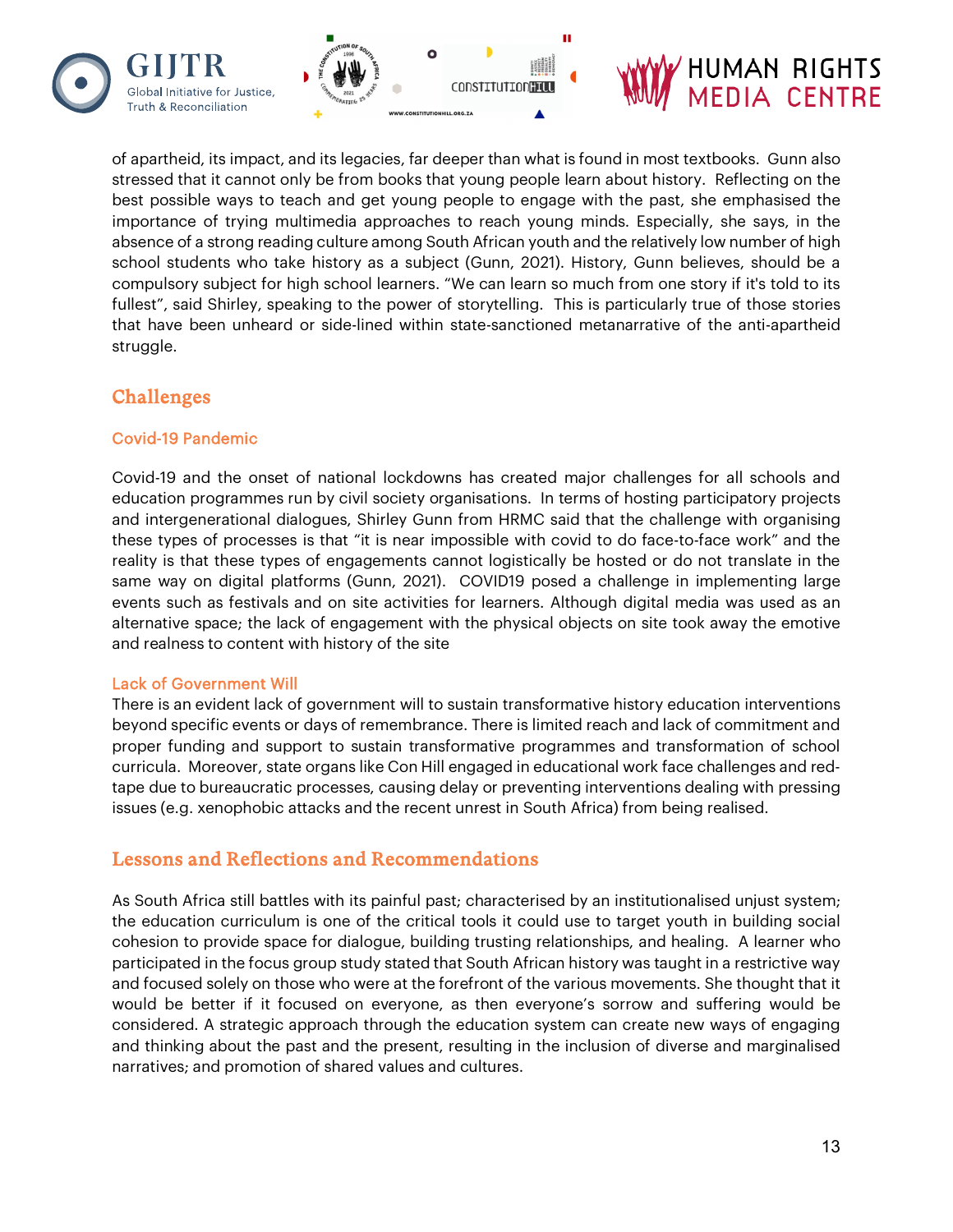



The use of innovations such as art; culture and technology for participatory engagement are increasingly important to appeal to youth. A long-term investment in local community models that use art and culture methods for social change could support ongoing creativity, enabling practitioners to deepen their methodologies as they reach out to new communities and inspire new visions for the future. Increased focus also needs to be given to the value of sites of memory and historical archives in history education. There is a disconnect between the government's intentions and local realities and disjuncture in the way in which the government approaches engagement with civil society on education initiatives. Commitment to increased collaboration with civil society, better planning and resource allocation, and consultation with communities are vital steps in the effective development and sustained education programmes.

#### Recommendations

**Truth & Reconciliation** 

● Build and strengthen inclusive community engagement beyond schools designed to build trust and responsibility

The persisting issues of inequality; poverty and unemployment have a spillover effect on access to quality education and have manifested themselves into violence; crime; and intolerance. The valuesbased education in schools needs to be supported by more formal strategies that would contextualise the realities of learners and provide them with moments of reflection and engagement with frameworks such as the Constitution to empower them with the Bill of Responsibilities. A community engagement process is central to designing context specific interventions that would benefit communities and make the intended impact and transformation.

#### • Develop community-based interventions designed and driven by learners for oral history projects

Community-based interventions which invite school learners and out-of-school youth to undertake oral history projects encourage a focus on local histories. In the process, narratives of the apartheid past and lesser known local activists and leaders will be acknowledged, promoting democracy and development in their communities (Jardine, 2011, p.82). It is important for there to be meaningful inclusion and representation of different voices in the teaching of history, going beyond the grand narrative. A learner who participated in the focus group study said that she "struggled to connect with the roots of my own history as a black South African. I'd like to learn more about the origins of my culture as well as the true history of South African governance."

An educator noted that young people receive a watered down or diluted sense of history and react strongly when they do hear an in-depth account. Going beyond the written word and using other media presents powerful ways to confront and engage with the past, emphasis being on the lived experiences of people during apartheid. These approaches need to be taken seriously and with great care and respect, mindful of the difficulties of reopening the wounds of the past and ensuring that no further harm is caused.

Progressive re-interpretation of memorials and sites of memory for contemporary understanding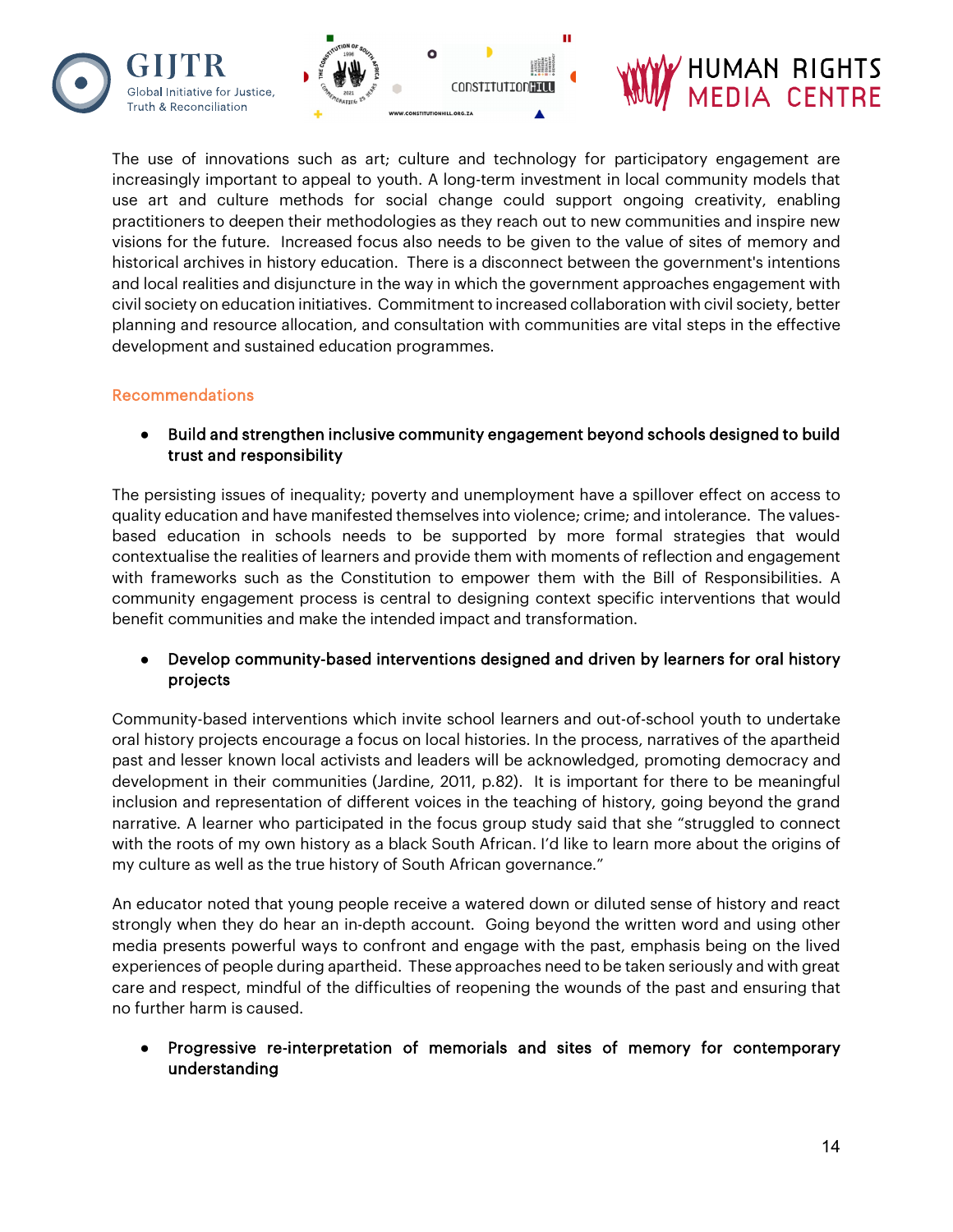

Alongside public statues and memorials inherited from the colonial and apartheid eras, narratives must be provided that contextualise the history being represented. This can be done through simple, informative plaques at the site, written in local languages of the region. This will encourage critical remembrance and understanding of memory sites and their place in the narratives that shape our history. In the focus group study conducted, one educator stated "Learners must be taken to these sites. Workshopped by survivors. Debates. They need to feel."

Community consultation and collaboration is essential in the development of new memory sites, and in the re-interpretation of old, to capacitate local communities through work with sites of memory.

#### ● Provide increased support for museums and sites of memory

Museums and sites of memory have significant potential as spaces for learning to promote remembrance and critical engagement with the past. For sites of memory to contribute to peacebuilding; promote social cohesion and non-repetition of past atrocities, there must be a strategic intention by the government to develop and sustain museums in South Africa. Most of these institutions face permanent closure due to lack of funding, now more than ever because of the Covid-19 pandemic and onset of national lockdown regulations.

Recommendations for collaboration between government and civil society stakeholders

#### ● Collaboration on curriculum development

Curriculum revision and development should entail an inclusive public process in which civil society organisations engaged in both formal and informal educational work around memory, reconciliation, and the promotion of human rights and social cohesion, can offer inputs. Experts and practitioners from these organisations can offer constructive insights in terms of facilitating productive and healthy dialogues and participatory methodologies for addressing the past and dealing with sensitive content. Education departments at museums should be included in this, particularly as museum trips are worked into certain schools' history syllabus. The inclusion of multiple stakeholders and representation of diverse voices is essential to curriculum development - in terms of historical content and in crafting educational materials and methodology. This is something civil society organisations must also take cognisance of, and hold themselves to, when developing educational projects and resources.

#### Development and dissemination of information should match the "new" culture of youth; and evolve as ways of engagement change.

The use of multimedia approaches should be accessible and encouraged. For example, Con Hill has developed the animated Bill of Rights which is available online and is proving to be a preferred platform for young people to engage with the Constitution. In the case of participatory engagements, participants should have agency to choose the creative means or media through which they reflect their learning and engagement with the educational content.

#### Teacher training and support

In post-conflict societies, especially in contexts where education is viewed as key to social transformation, teachers become mediators of transitional justice in classrooms (Tibbitts & Weldon,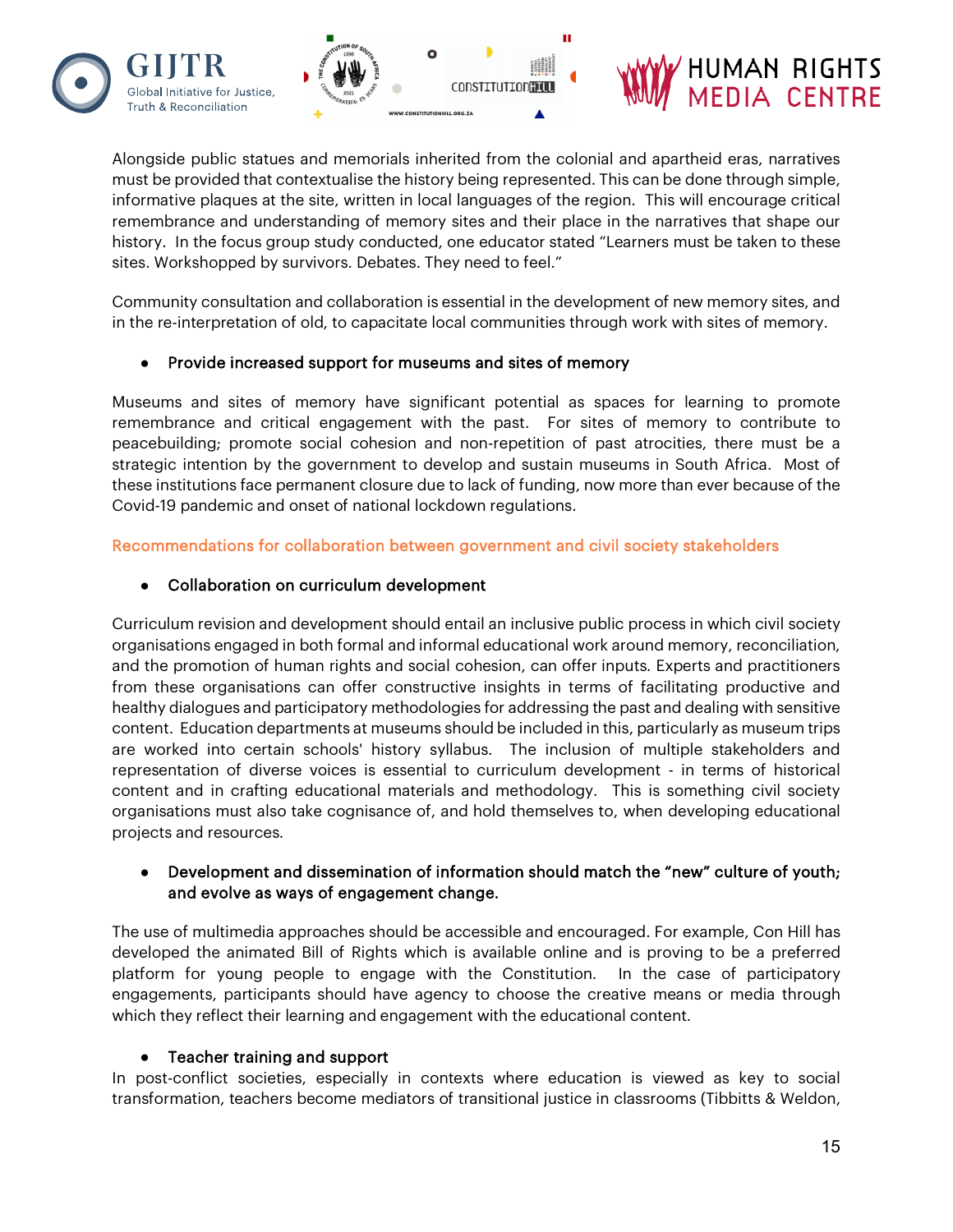

2017). Acknowledging teachers' role and potential in promoting social transformation, it is important to also recognise teachers' limitations in both resource or technical constraints and in personal agency to embrace the role being asked of them (Novelli & Sayed, 2016, p.16). Educators in South Africa are tasked with the challenging responsibility of teaching about apartheid history and human rights abuses, and sensitive recent history such as the TRC, while the country continues to face the legacies of that history: inequality, discrimination, and division along racial and class lines - on a societal level and acutely seen in the education system. Therefore, it is crucial that teachers receive accompanying training and support when introducing new methods and media for teaching history. Not only in terms of capacity and methodology, but also in terms of teachers' personal engagement with the history. Promoting social cohesion in and through teaching needs to be structural as much as psychological (Novelli & Sayed, 2016, p. 16). Therefore, fundamental to history education that intends to promote social cohesion is the way in which educators are equipped and trained to teach history, and the way in which they exercise critical self-engagement with the past - addressing personal experiences and internalised biases - and are supported in that process<sup>[2](#page-16-0)</sup>.

Educators in the focus group study felt that what is prescribed is rigid and doesn't cater for all groups. They feel it favours one group while being biased against another. They state that the curriculum does not meet the needs of the black learner and they battle with this as the people who need to promote this material. They see some areas as being irrelevant and detracting from what they ought to be teaching in schools, "the vast experience of our history", as one educator put it. Finally, they feel that the curriculum and the guidelines they are given are not comprehensive enough to respond to changes in the country's history.

There is a great need for curriculum reforms and new methodology in history education to be shadowed and for training and support to be provided for teachers. Dialogue programmes or workshops designed for educators to address their own relationships to the apartheid past, to their leaners, and to one another, have been shown to have positive results. This is an area where the government can continue to collaborate with civil society organisations engaged in this type of work, not just to offer support in terms of capacity-building and accessibility to resources for educators, but also to make sure that they are willingly and actively teaching the content with the intention of raising the historical consciousness of learners.

#### Development and dissemination of available and revised materials for teaching the TRC in schools

The Truth and Reconciliation Commission has an educational legacy that is fundamental to the ongoing process of transitional justice in South Africa. Through investigations and testimonies documented in the reports, the TRC produced an archival record of the apartheid past and human rights violations. These archives hold great historical and educational value. User-friendly and popular versions of the seven volumes of the TRC reports should be developed and made available

<span id="page-16-0"></span><sup>&</sup>lt;sup>2</sup> An example of a successful collaboration between local government and civil society on teacher-training workshops was the Facing the Past (FtP) programme which ran in the Western Cape from 2003. FtP was hosted by the NGO, Shikaya, in partnership with the United States-based NGO, Facing History and Ourselves (FHAO). More information can be found in studies byWeldon (2010) and Tibbitts and Weldon (2017), and on Shikaya's website [\(https://www.shikaya.org/facing-history-and](https://www.shikaya.org/facing-history-and-ourselves)[ourselves\)](https://www.shikaya.org/facing-history-and-ourselves).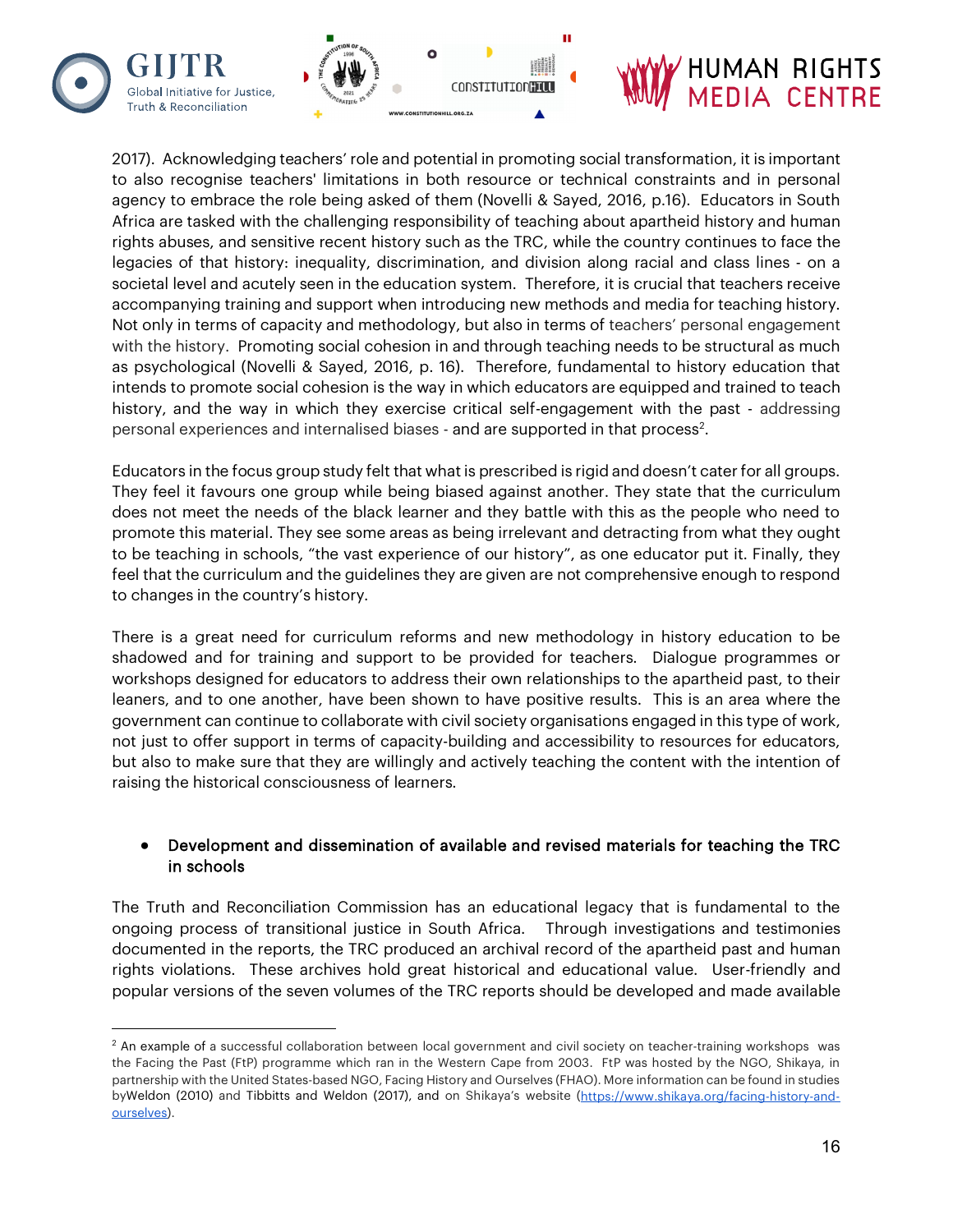

to the public, online and in hard copies in libraries, schools, universities. In not making this information publicly accessible, the state has essentially played a role in gatekeeping this important part of our history and historical education.

This goes hand in hand with sustaining the pressure on the government to realise and implement the recommendations of the TRC. Honouring the recommendations requires a coordinated effort on the part of the state and holding the TRC unit within the President's Office, where there is greater possibility of intersectional implementation of the recommendations, rather than keeping the unit under the directorship of the Department of Justice.

#### Developing and protecting South African historical archives and ensuring their accessibility

More collaboration and coordination is needed for national archives of state institutions and civil society organisations (including books and films such as those produced by HRMC) to be protected, accessible, and used to their full educational value and potential in schools, universities, informal adult education curricula, and society more broadly. In Con Hill's work with ex-prisoners, many members who have now passed away did not have their stories documented. Learning from this, and knowing the power of ordinary peoples' stories, there needs to be an accelerated effort in documenting the stories of lived experience under apartheid, especially those whose voices have been marginalised. For example, there is still gender imbalance in whose stories are documented, and women's agency and experiences are largely forgotten in national narratives.

### **Conclusion**

More than twenty years post the South African Truth and Reconciliation Commission, we have a long way to go in achieving and implementing the recommendations fully and comprehensively. The world ought not look up to the South African model as the panacea of transitional justice without caution and critical eye, drawing from our hard-learned lessons.

In terms of pursuing a transformative history education curriculum in South Africa, it is crucial that the state is accountable in ensuring involvement of multiple stakeholders in the content and crafting of educational resources and programmes, moving from revision to transformation. Fundamental to affecting transformation through history education, is ensuring that history is taught in a way that links the past with the present, emphasising an understanding of how the past shapes the present and how the legacies of apartheid and colonialism endure and impact our contemporary society. Without this understanding, transformation is hindered as we will not have the tools to deal with present-day issues.

During the focus group a learner offered concluding remarks stating that "I believe that the school curriculum should place a greater emphasis on South Africa's history and roots. It would be interesting to learn about and comprehend diverse cultures; this is something South Africa is rich in, and we should take use of it. I would also suggest that we as students be taught how to lead and how to lead with integrity so that we may leave a positive legacy for those who come after us. South Africa has a rich history and culture, both of which should be explored further.".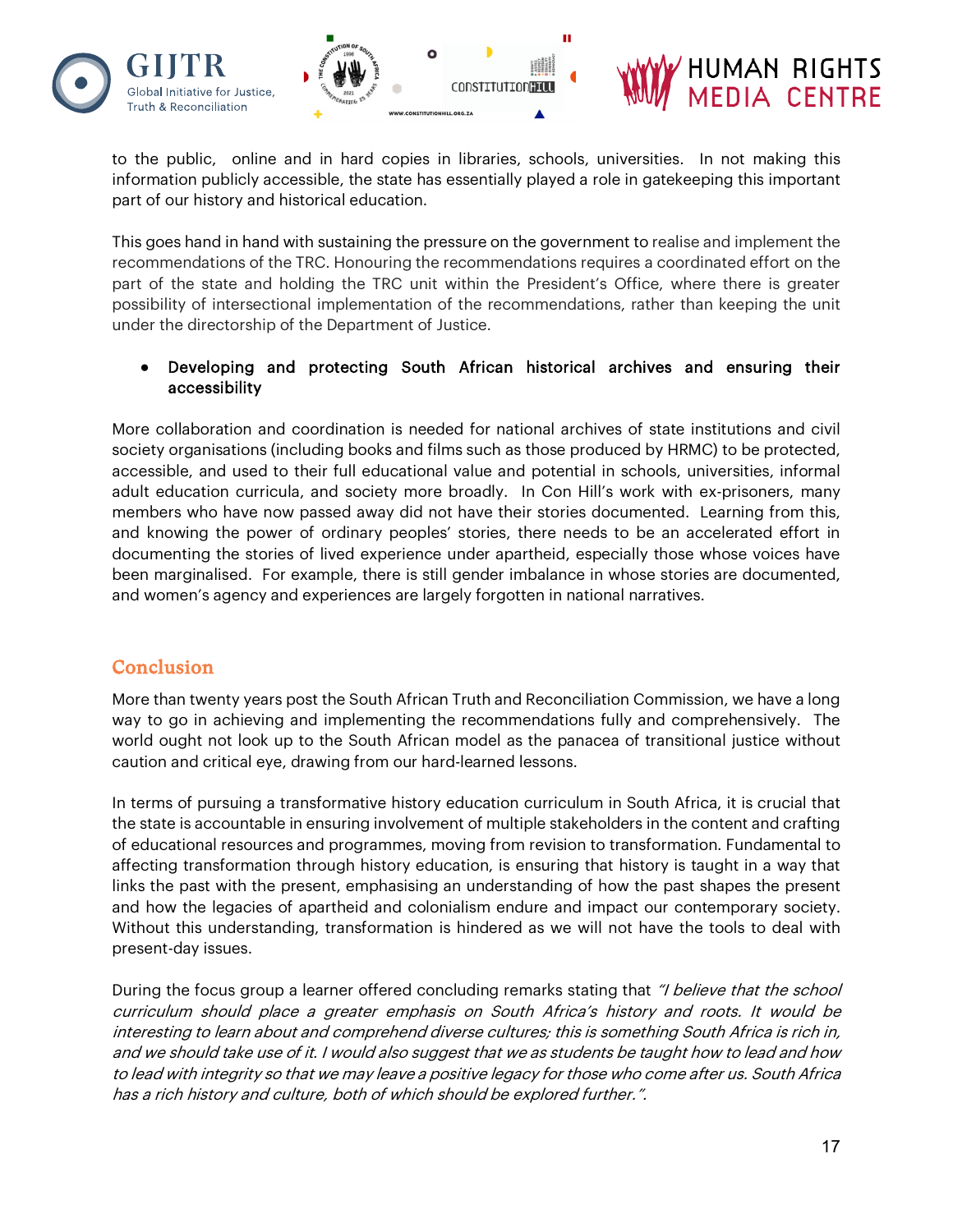





The insights and reflections offered by the learners in the study evidence that this work cannot be done without the involvement of those it is intended for. They are reminders to policy-makers of the importance of taking into account the voices and agency of the youth in developing history curricula and charting the way forward for education that is transformative.

### Reference List

Amnesty International (2020). Broken and Unequal - The State of Education in South Africa [https://amnesty.org.za/wp](https://amnesty.org.za/wp-content/uploads/2020/02/FINALBrokenAndUnequal_FULLREPORTredu_compressed.pdf)[content/uploads/2020/02/FINALBrokenAndUnequal\\_FULLREPORTredu\\_compressed.pdf](https://amnesty.org.za/wp-content/uploads/2020/02/FINALBrokenAndUnequal_FULLREPORTredu_compressed.pdf)

Bernstein, B. 1996. Pedagogy, symbolic control and identity: theory, research, critique. London: Taylor and Francis.

Bohm, 2015, )Conflict Resolution Activities for Middle School Skill-Building: https://cpb-use1.wpmucdn.com/blogs.uoregon.edu/dist/8/11350/files/2015/05/Compiled-Activities-1-r5x71c.pdf

Esterhuysen, A., et al. (2018). Report of the History Ministerial Task Team for the Department of Basic Education. Research Gate. https://www.researchgate.net/publication/328332957 Report of the History Ministerial Task Team for the Department of Basic Education.

Ghulyan H. Lefebvre's Production of Space in the Context of Turkey: A Comprehensive Literature Survey. SAGE Open. July 2019. doi:10.1177/2158244019870537

Galtung, Johan 2000/09/01 162 - 167 The Task of Peace Journalism - Ethical Perspectives

Jansen, J. (2005). The colour of leadership. The Educational Forum, 69(2), 200–211.

Jansen, J. (2006). What three new books tell us about the state of education scholarship in South Africa. Perspectives in Education, 24(2), 187–190. Jansen, J. (2007)

Jardine, V. (2011). South African History Online's Education Programme. Yesterday and Today, (6), 79-84[. http://www.scielo.org.za/pdf/yt/n6/11.pdf](http://www.scielo.org.za/pdf/yt/n6/11.pdf)

Novelli, M., & Sayed, Y. (2016). Teachers as Agents of Sustainable Peace, Social Cohesion and Development: Theory, Practice & Evidence. *Education as change*, 20(3), 15-37. <http://dx.doi.org/10.17159/1947-9417/2016/1486>

Spaull,N. (2015) Schooling in South Africa: How low-quality education becomes a poverty trap. (Research on Socio-Economic Policy, Stellenbosch University): 34

The Human Rights Media Centre. (2021). Breaking the Silence: A luta continua. Human Rights Media Centre. <https://hrmc.org.za/breaking-the-silence-a-luta-continua/>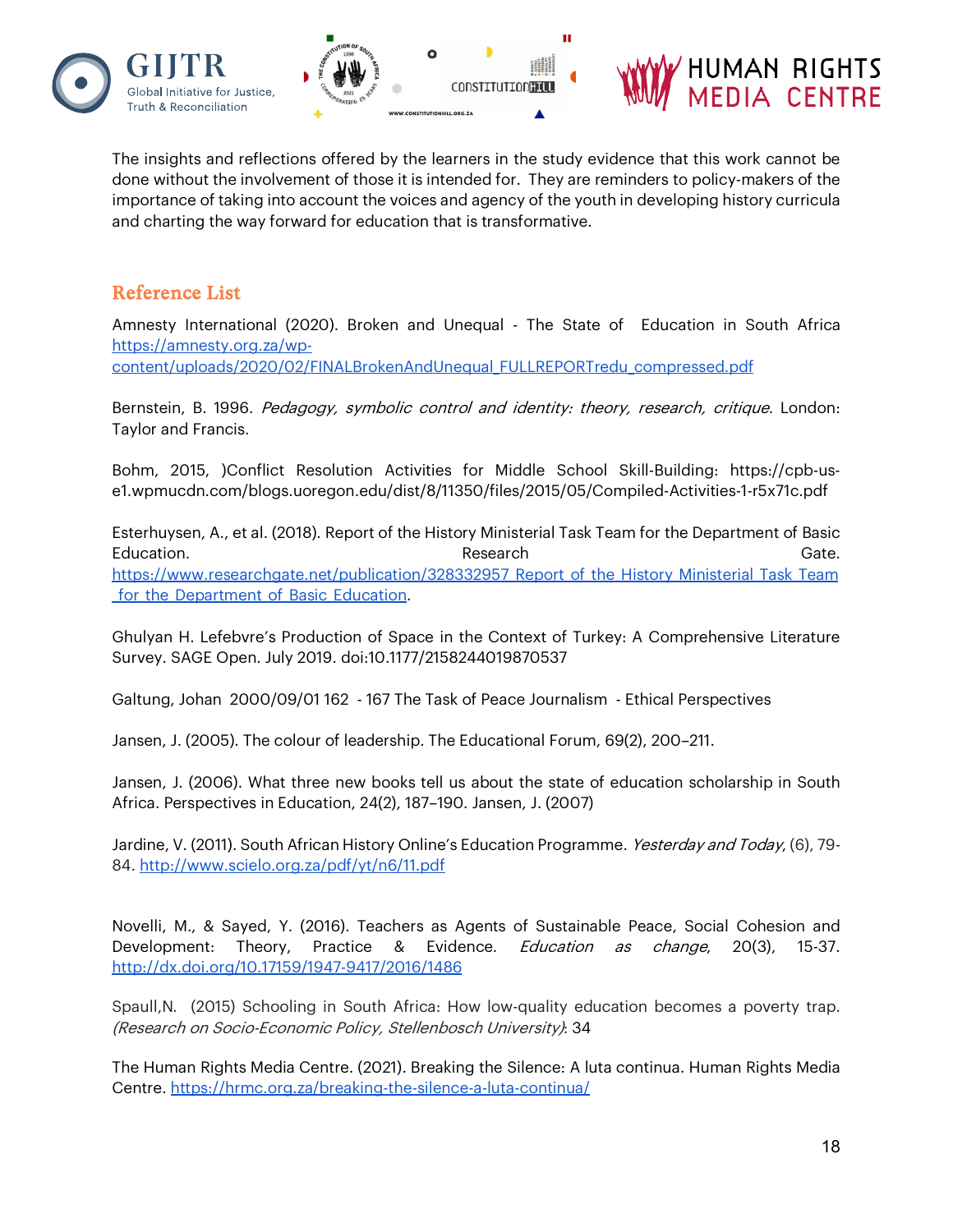

Tibbitts, F. L., & Weldon, G. (2017). History curriculum and teacher training: shaping a democratic future in post-apartheid South Africa? Comparative Education, 53:3, 442-461, DOI: 10.1080/03050068.2017.1337399

Scherto Gill & Ulrike Niens (2014) Education as humanisation: a theoretical review on the role of dialogic pedagogy in peacebuilding education, Compare: A Journal of Comparative and International Education, 44:1, 10-31

M. Langa and B. Bowman, The Drivers of Violence in South Africa: Current Knowledge, Community-Level Differences and New Possibilities for Advancing Violence Prevention Scholarship (Johannesburg: Centre for the Study of Violence and Reconciliation, 2017).

Weldon, G. (2010). Post-conflict teacher development: facing the past in South Africa, Journal of Moral Education, 39:3, 353-364, DOI: 10.1080/03057240.2010.497615.

### ANNEXURE A: Teacher and Learner Focus Groups Report

#### Focus Group Report Curriculum Reform and Transitional Justice Prepared by **Nolubabalo Memese**

#### Participant selection and profile

The Eastern Cape is the poorest province in South Africa and has the highest expanded and official unemployment rate in the country. Subsistence agriculture predominates in the former homelands, resulting in widespread poverty. Overall, the province only contributes 8% to the national GDP despite making 13.5% of the population. Gauteng is considered the economic hub of South Africa and contributes heavily in the financial, manufacturing, transport, technology, and telecommunications sectors, among others. It also plays host to a large number of overseas companies requiring a commercial base in and gateway to Africa.

The study samples educators and learners from these very diverse provinces. A fairly clear idea of where the country is with regards to curriculum reform and transformation ought to emerge.

#### Methodology

The ideal scenario would have been in-contact focus group interviews. This would have been easily achieved with the participants from the Gauteng focus group. However, the first limitation was due to the COVID19 pandemic which has necessitated that we limit contact where possible. An even bigger limitation presented itself for participants outside the province. This meant that the focus groups be held completely online. This was easier to do with educators who were resourced in terms of the technology, data, and internet to carry these out. It was a bit more challenging with learners. Although the Gauteng learners seemed to have ease of access as far communication with mobile phones is concerned, the same could not be said for some of their counterparts in the Eastern Cape. As an aside, the tools used for the advancement of transformation and reform should bear in mind the issue of access in delivering this message.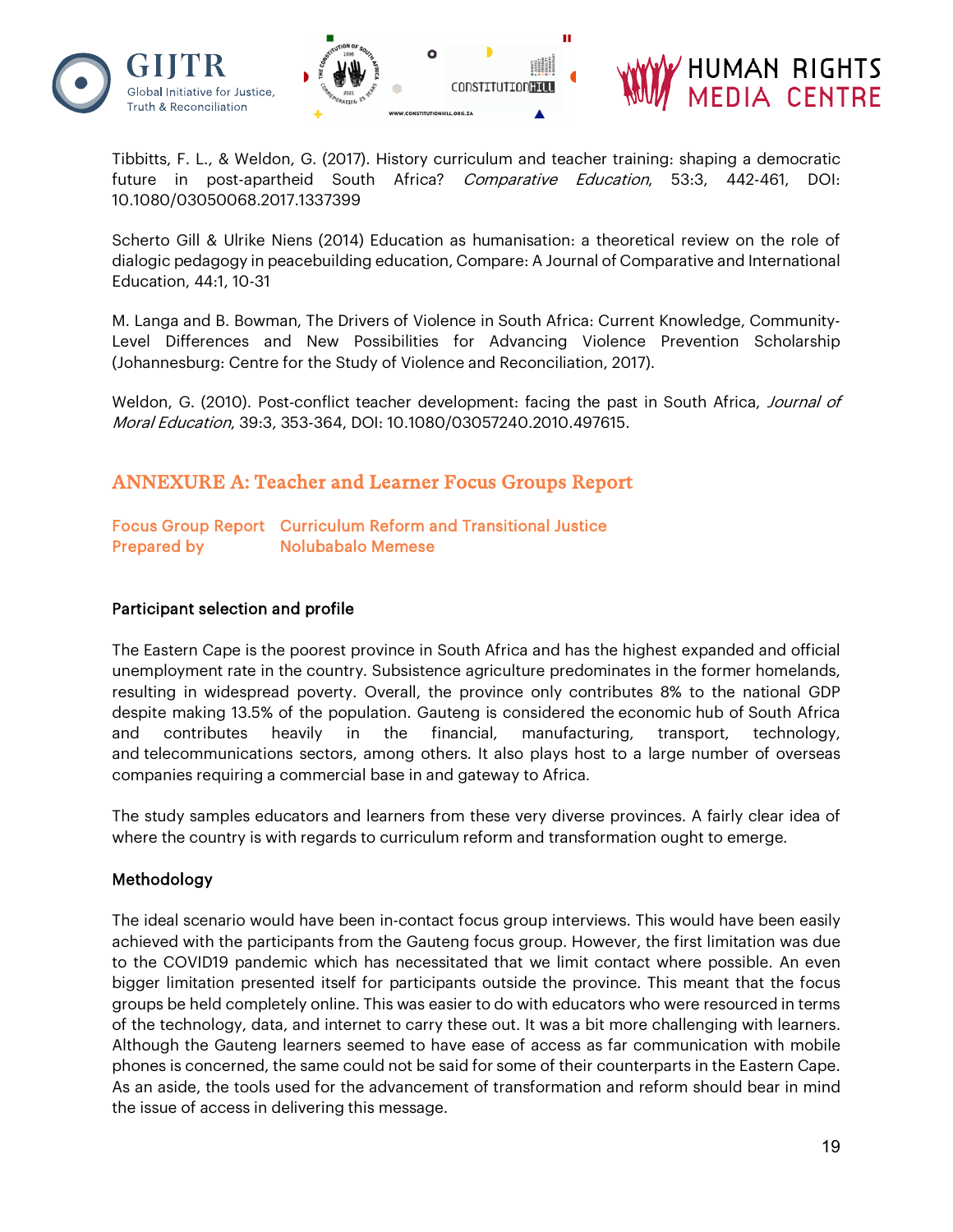

In summary, interviews were conducted via mobile phone, WhatsApp voice notes and emails with answers were also submitted.

#### **Demographics**

Six educators were chosen from the Eastern Cape and Gauteng provinces. Among the educators interviewed, 3 were from the public school system, 2 from the private school system and one was a former official for curriculum development in special schools at the Eastern Cape Regional Office. The educators varied in age and ranged from 40 to 60 years of age.

Seven learners between grade 10-12 were interviewed. Of these, 2 were male and 5 were female. One learner was in grade 10, 4 in grade 11 and 3 in grade 12. Of these, 4 were from the Eastern Cape and 3 were from Gauteng. Four of the learners were in the public school system and 3 were in IEB schools.

All the participants from both groups were black.

#### Discussion results

With regards to transitional justice, only two learners out of the 7 interviewed had heard about it before. Three indicated that although they had not heard about it, they were interested. One of the learners who had heard about it indicated that to them they felt it was motivated by "a society's need to re-establish social trust, re-establish what is good and wrong, mend a shattered justice system, and build a democratic system of governance". Half of the educators had heard the term before. Most of the educators felt that transitional justice meant a gradual change from one state of being to another. An issue which stood out was the issue of addressing the past in order to ensure that a reoccurrence of the apartheid system does not happen.

80% of the combined group (both learners and educators) had had family members affected by human right abuses in the past. The percentage was slightly lower when it came to personal experience with violations a few of the learners answered no to this question.

All of the learners felt that a key element to bringing about social cohesion; integration and healing in South Africa was the prosecution of perpetrators. 20% of the educators felt to forgive and to forget was a key manner to achieve this with 80% stating that a reparation program would achieve this. One of the educators added a further element and spoke to the issue of counselling. She felt that black South Africans were never counselled and needed this to understand "who we are, where we come from, how we became who we are." She also felt that "integration, respect, trying to accommodate and assimilate into one another's cultures" were important.

The combined group were of the opinion that Government and Civil Society Organisations should lead social cohesion, healing, and integration. Notably, none of the learners mentioned Museums as place which could do this. 15 % of the educators mentioned museums or sites of memory. One person, a learner, out of the combined group pf learners and educators thought the History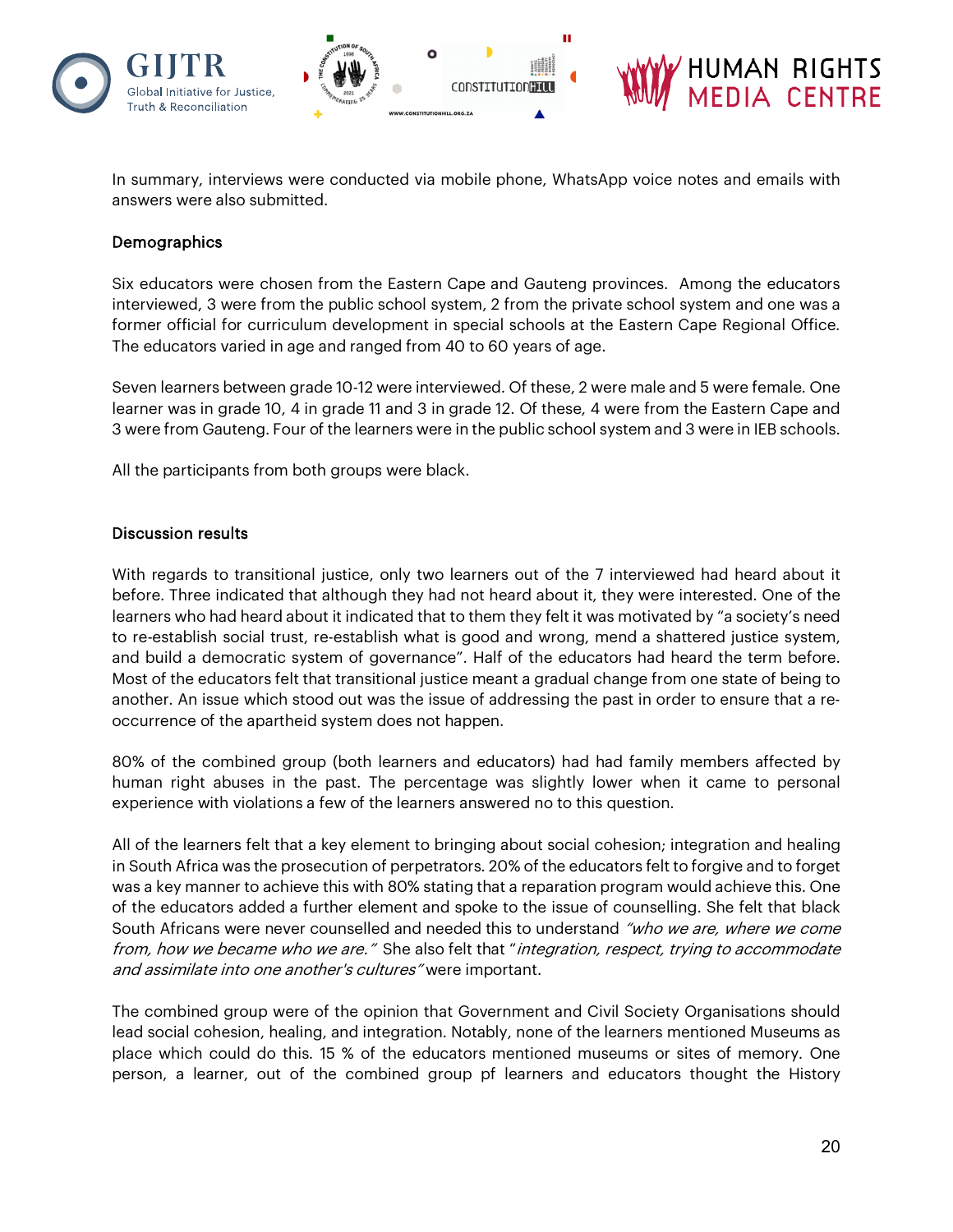

curriculum included or promoted education on past human right abuses. The other participants all said this was not so.

Two respondents in the combined group, both learners, stated that the history curriculum needed to go as far back as independence. The rest of the respondents thought it should date to before colonialism.

Some of the personal challenges faced by learners were in a nutshell, that they do not connect to the content being taught. They felt that most of the teachings were about international countries, and one learner says she "struggled to connect with the roots of my own history as a black South African. I'd like to learn more about the origins of my culture as well as the true history of South African governance." The general tone was of this disconnect and that the curriculum did portray black history in a positive light and only in a negative light of an oppressed people. This struck a particular chord in the respondents from the private schools. They felt that history curriculum as it stands creates an environment where it is believed that black people do not have an identity outside of their oppression.

The educators on the other hand felt that what is prescribed is rigid and doesn't cater for all groups. They feel it favours one group while being biased against another. They state that the curriculum does not meet the needs of the black learner and they battle with this as the people who need to promote this material. They see some areas as being irrelevant and detracting from what they ought to be teaching in schools, "the vast experience of our history", as one educator put it. Finally, they feel that the curriculum and the guidelines they are given are not comprehensive enough to respond to changes in the country's history.

The combined group felt that the curriculum did not address the issues pf past injustices sufficiently. When answering this question two educators strongly felt that it didn't. When asked about their thoughts on the most effective way to educate about the past, the answer was a mixed bag. Of the educators 3 felt this could be done through visits to museums, 1 said a combination of all of the above, one said through social media campaigns and a final one through commemorating days of historical significance. The learners were evenly divided between social media campaigns and visits to museums.

On the question of what the group thought was the most important for the promotion of history education of the past, the combined answer was social cohesion (20%) and the protection of the Constitutional Democracy (80%). It was noteworthy that among the learners only two feared human right violations "always", 2 more responded that they sometimes did and 3 not at all. The two male learners on the group were in the "not at all" grouping. Among the educators, two always feared human right violations, one not at all, and the rest were in the sometimes bracket.

One of the general comments from one learner was that South African history was taught in restrictive way and focused solely on those who were at the forefront of the various movements. She thought that it would be better if it focused on everyone, as then everyone's sorrow and suffering would be considered. The same learner felt schools were doing an excellent job of addressing the human rights violations. It is encouraging to note that learners are open to hearing more about the past from people who had lived through it. As a caution to educators, learners also feel that those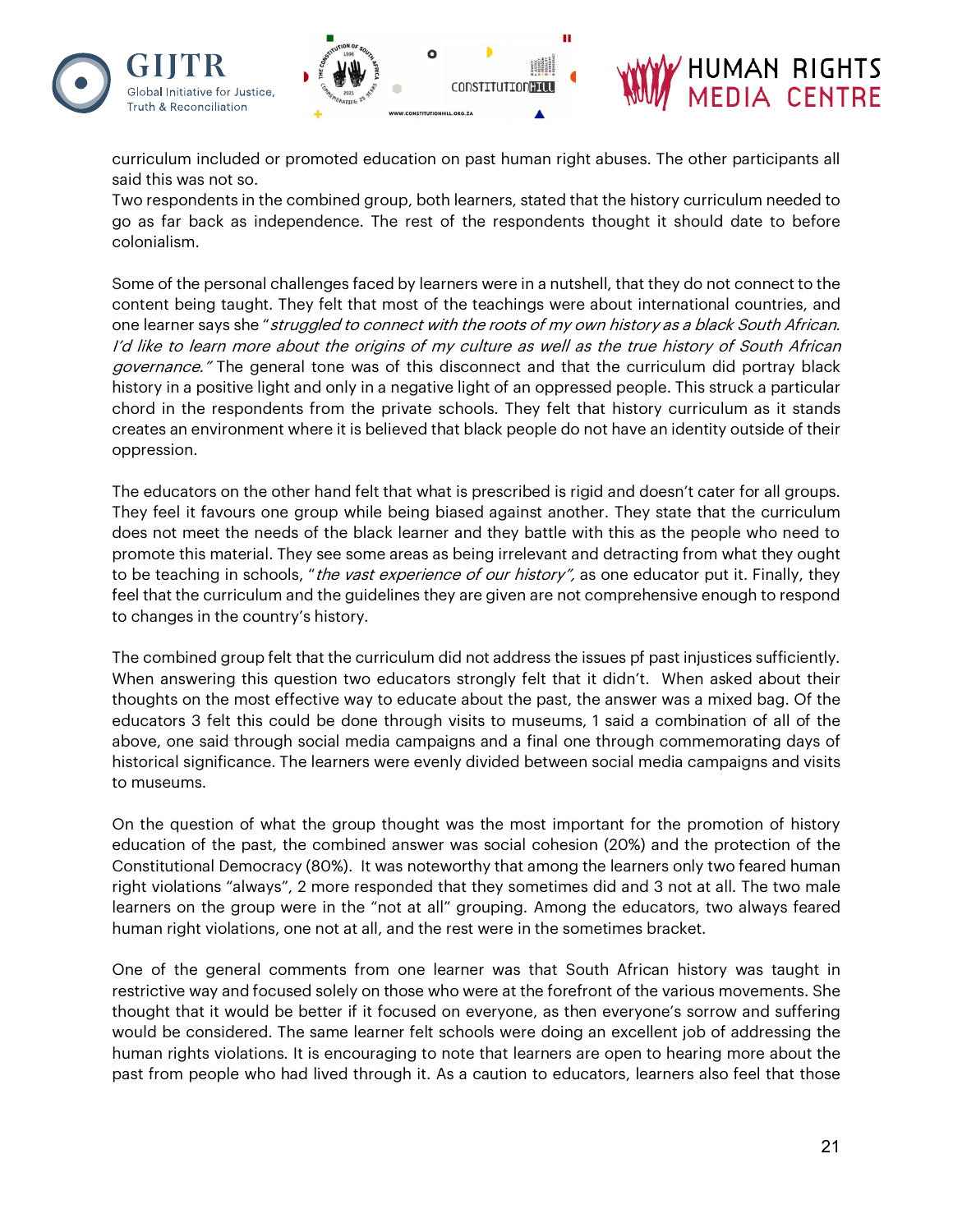

who teach should know their history and how they feel about it or deliver the message plays a role in how students will receive the message.

I would like to conclude this section with these sentiments, expressed by a learner.

"I believe that the school curriculum should place a greater emphasis on South Africa's history and roots. It would be interesting to learn about and comprehend diverse cultures; this is something South Africa is rich in, and we should take use of it. I would also suggest that we as students be taught how to lead and how to lead with integrity so that we may leave a positive legacy for those who come after us. South Africa has a rich history and culture, both of which should be explored further."

As far as educators are concerned, one educator stated "Learners must be taken to these sites. Workshopped by survivors. Debates. They need to feel." Another educator note that young people receive a watered down or diluted sense of history and react strongly when they do hear an in-depth account. On the hand, educators feel disempowered in terms of what the curriculum contains. They are also resolute and want to change a lot of their learners. One educator said "we can teach what is relevant and what can make our learners be able to change the narrative of our South African history.

#### Museum comparative study

#### Robben Island Museum

The perspective of the Education Officer at Robben Island is that education in South Africa is not transformed and that when the Outcomes Based Education system started, the Department of Education wanted to achieve certain outcomes. Because the educators were not trained, and there was a lot expected from them in a short period of time, museums then entered the space and bridged this gap. From her perspective, museums are playing a vital role to ensure that education in South Africa is transformed. The also work closely with the education department who approaches them with a need to address particular theme for learners. This applies to history and science students as well. They then take the request and create content to meet the need. They also feel that underresourced schools are their priority and that coming into their space gives them the opportunity to have practical experiences. Robben Island Museum also has outreach programs where they take tourism, heritage, life skills and even mathematics to schools, across all the provinces.

#### Kwa Zulu-Natal Museum

They have outreach and in-house educational programs. Their inhouse programs consists of general tours paired up with formal lessons. Their topics are based on the CAPS and cover topics from the Natural Sciences, Life Science and History curriculum. They engage schools directly and find out from them which subjects they battle with. There are dedicated education officers who deal with this while tours are conducted by information officers. Formal tours also cover topics outside of the formal curriculum. For example, lessons on dinosaurs, early African farmers etc.

Outreach museum education takes the form of formal lessons. Recently, due to the COVID19 outbreaks they have been doing more outreach programs than inhouse programs due to the limited number of schools coming into the museum. In these outreaches, they focus more on practical